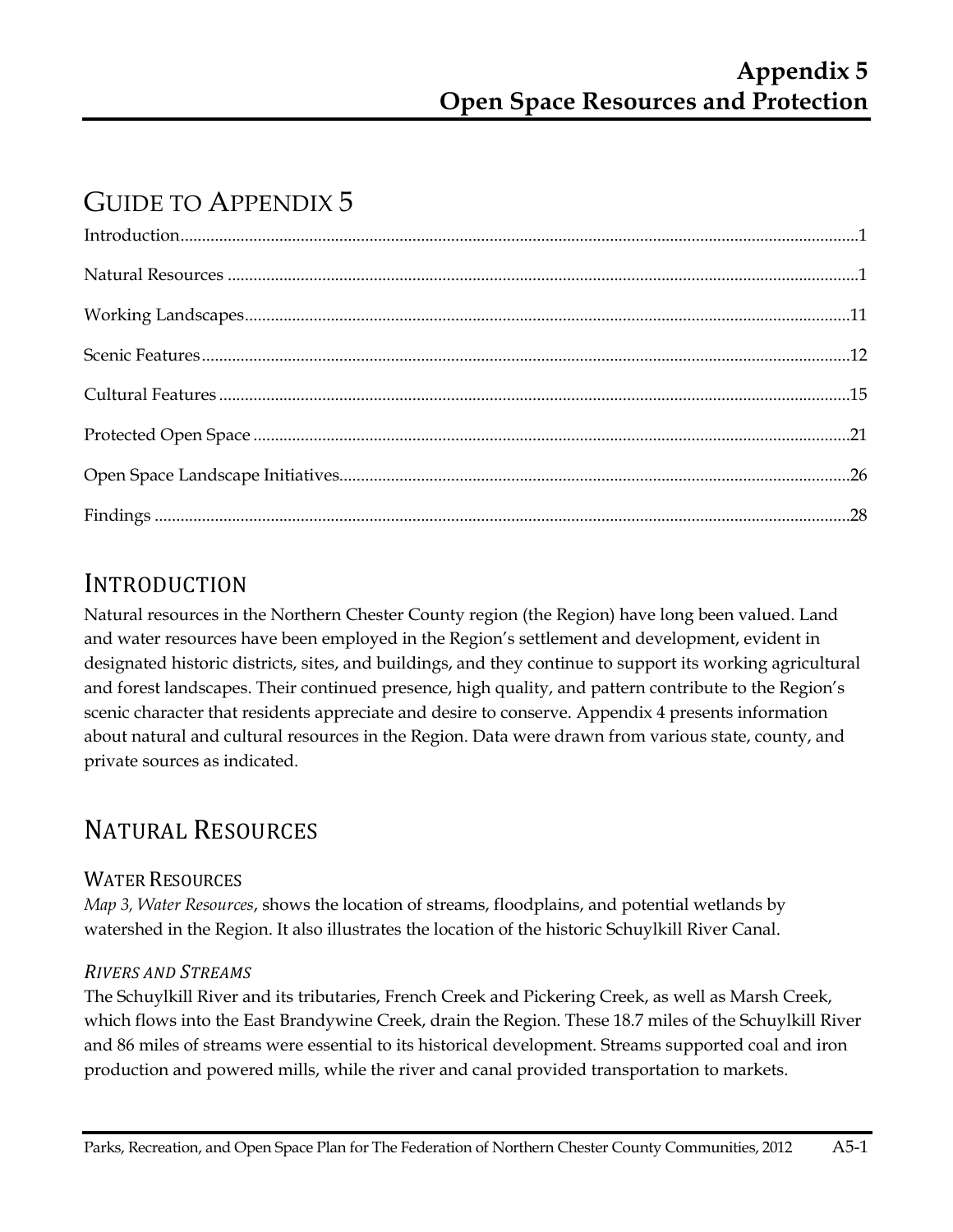Rivers and streams are classified in several ways. Waterways are classified into several habitat types based on water flow: tidal, lower perennial, upper perennial, and intermittent. They are classified by size and their location in hierarchy of drainage toward the river, e.g., first order, second order, etc. Waterways are also classified by water quality or biotic health by the Department of Environmental Protection (DEP) in response to the anti-degradation policy created by U.S. Department of the Interior and Environmental Protection Agency water quality standards regulations from 1983. Classifications are made for a river's or stream's designated use, such as aquatic life, fish consumption, recreation, and potable water supply (desired as policy, not necessarily attained); existing use (as attained since 1975 and which can be more protective than the designated use); and waters of such high quality that they warrant "special protection."<sup>1</sup> Four uses and two "special protection waters" designations are described below.

- CWF Cold Water Fisheries Maintenance or propagation, or both, of fish species and additional flora and fauna which are indigenous to a cold water habitat, such as the trout. Many times this classification is based on the presence or absence of trout.
- WWF Warm Water Fisheries Maintenance and propagation of fish species and additional flora and fauna which are indigenous to a warm water habitat. This classification is often times looked at as "the bottom of the barrel" but this is not the case. A warm water fishery simply means it is a water body that supports fish, plants, and animals that thrive and prefer warmer temperatures (above 70 degrees F) such as bass and sunfish.
- MF Migratory Fishes Passage Maintenance and propagation of fishes which ascend to flowing waters to complete their life cycle, including reproduction. Some of them live in streams and reproduce in the ocean (catadromous) like American Eels, and others live in the ocean and reproduce in streams (anadromous) like the American Shad.
- TSF Trout Stocking Fisheries Maintenance of stocked trout from February 15 to July 31 and maintenance and TSF propagation of fish species and additional flora and fauna which are indigenous to a warm water habitat.
- EV Exceptional Value DEP testing must show a high biotic integrity and health with test data from over a one-year period to obtain this rank. EV streams include all streams that flow through state natural areas or federally-protected wilderness areas, other waters that receive a score of 92 percent biotic integrity ranking, and wilderness trout streams. Once a stream has been defined in such a way, the stream is protected in that DEP regulation does not permit uses along the stream that would lead to any degradation of the stream quality.

 $\overline{a}$ 

<sup>1</sup> *Wildlife Habitat in Pennsylvania: Past, Present, and Future,* accessed at http://www.dcnr.state.pa.us/wlhabitat/acknowledge.aspx on May 10, 2011.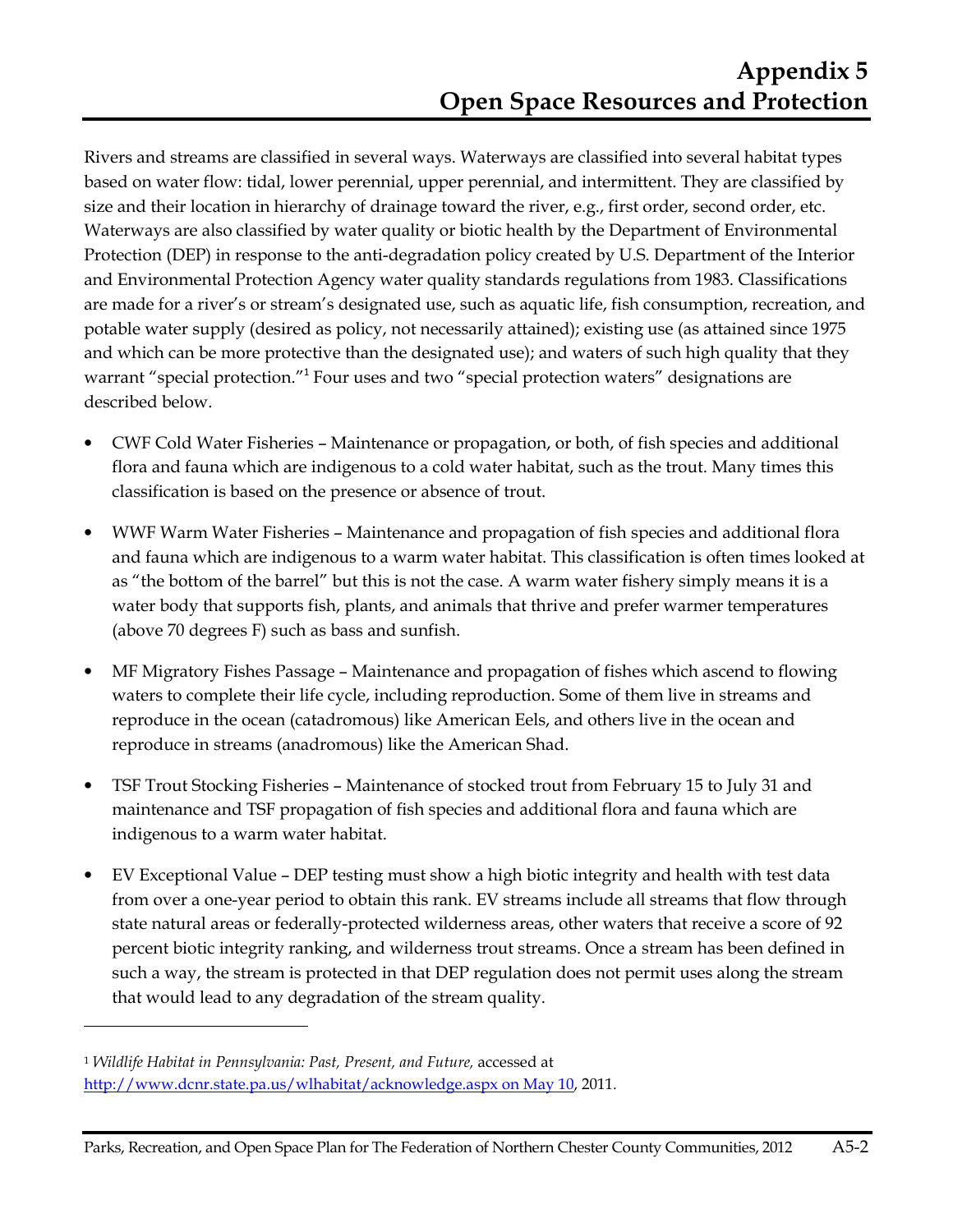• HQ High Quality – DEP testing must show a macro-invertebrate community score of 83 percent or better, or it must be a state-designated class A trout stream. HQ streams are defined as still sustaining cold water fisheries. Most of the HQ and EV watersheds are located where forest cover is abundant.

The combination of use and special protection designations results in 13 potential classifications:

- CWF Cold Water Fishery
- CWF, MF Cold Water Fishery; Migratory Fishery
- EV Exceptional Value
- EV, MF Exceptional Value, Migratory Fishery
- HQ-CWF High Quality, Cold Water Fishery
- HQ-CWF, MF High Quality, Cold Water Fishery, Migratory Fishery
- HQ-TSF High Quality, Trout Stocked Fishery
- HQ-TSF, MF High Quality, Trout Stocked Fishery, Migratory Fishery
- HQ-WWF High Quality, Warm Water Fishery
- TSF Trout Stocked Fishery
- TSF, MF Trout Stocked Fishery, Migratory Fishery
- WWF Warm Water Fishery
- WWF, MF Warm Water Fishery, Migratory Fishery

Waterways are also classified as attaining (supporting) or not attaining their designated use(s) based on their water quality conditions, i.e., point and non-point source pollutants. The designated use, existing use (if it exceeds the designated use), the most protective use(s) supported, and any use limitations for each of the major waterways in Northern Chester County are shown in *Table A5.1.*

| Waterway                                           | Designated Use | <b>Existing Use</b><br>(if exceeds<br>Designated Use) | <b>Status of Support for Most Protective</b><br>Use(s)                    |
|----------------------------------------------------|----------------|-------------------------------------------------------|---------------------------------------------------------------------------|
| Schuylkill River -<br>Main Stem, Little Schuylkill | WWF, MF        |                                                       | Supporting aquatic life and potable<br>water supply; fish consumption use |
| River to Head of Tide                              |                |                                                       | impaired by presence of PCBs.                                             |
| Pickering Creek -                                  | HQ-TSF,        |                                                       | Supporting aquatic life.                                                  |
| Source to                                          | MF             |                                                       |                                                                           |
| Philadelphia                                       |                |                                                       |                                                                           |
| Suburban Water                                     |                |                                                       |                                                                           |
| Company Dam                                        |                |                                                       |                                                                           |
| French Creek -                                     | EV, MF         |                                                       | Supporting aquatic life; supporting                                       |
| Source to                                          |                |                                                       | recreational use in headwaters only;                                      |
| Beaver Run                                         |                |                                                       | recreational use of South Branch                                          |
|                                                    |                |                                                       | impaired by the presence of pathogens.                                    |
| Beaver Run                                         | HQ-TSF, MF     | EV; last evaluated                                    | Supporting aquatic life.                                                  |
|                                                    |                | 2004                                                  |                                                                           |
| French Creek -                                     | HQ-TSF, MF     | EV from Beaver Run                                    | Supporting aquatic life.                                                  |
| Beaver Run to the Junction                         |                | to second/last entry                                  |                                                                           |

#### **Table A5.1: PA DEP Designated Uses of Major Waterways in Northern Chester County**

Parks, Recreation, and Open Space Plan for The Federation of Northern Chester County Communities, 2012 A5-3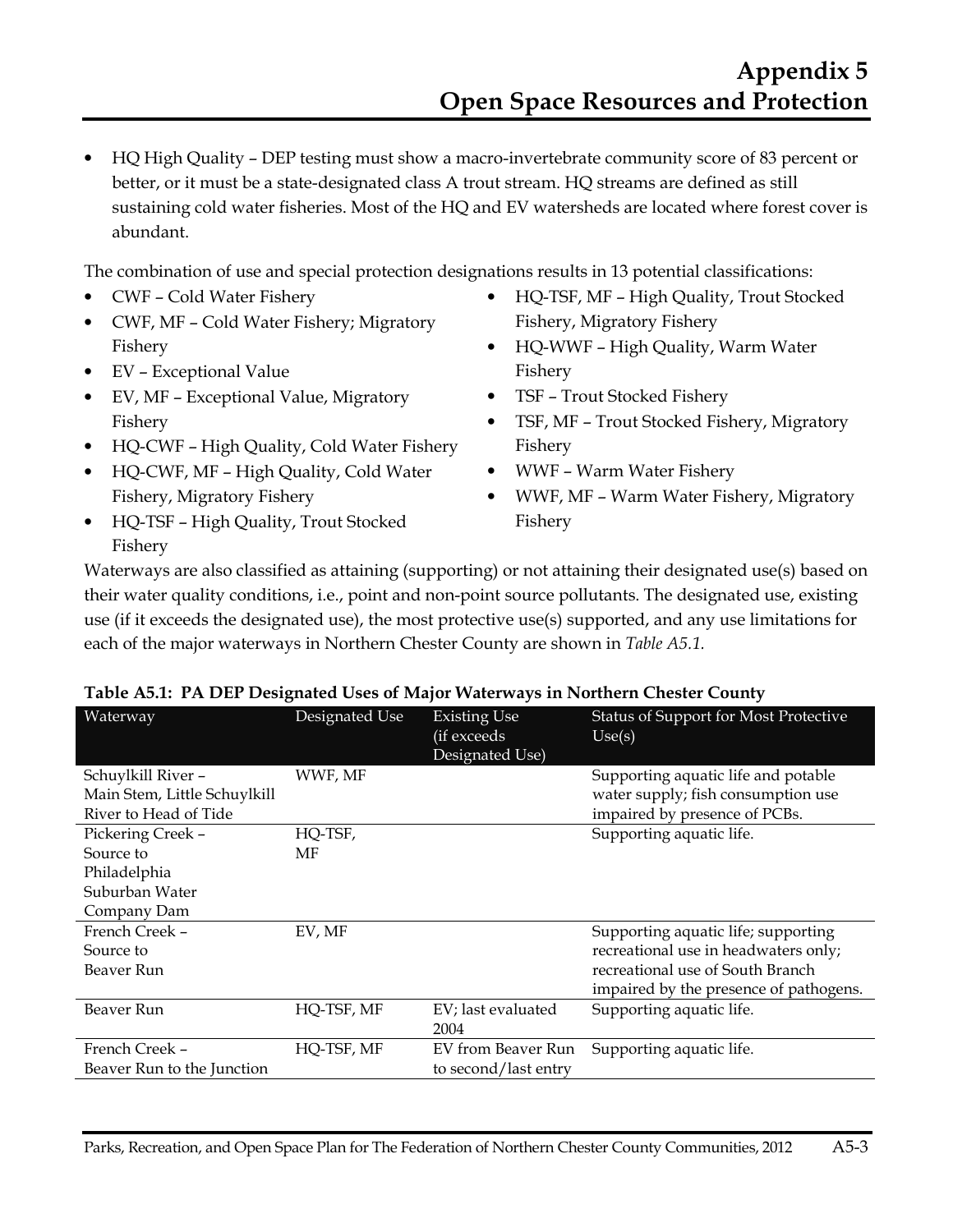| Waterway                   | Designated Use | <b>Existing Use</b><br>(if exceeds<br>Designated Use) | <b>Status of Support for Most Protective</b><br>Use(s) |
|----------------------------|----------------|-------------------------------------------------------|--------------------------------------------------------|
| of West Vincent, East      |                | into East Pikeland                                    |                                                        |
| Vincent, and East Pikeland |                | Township; last                                        |                                                        |
| township borders           |                | evaluated 2004                                        |                                                        |
| Birch Run                  | EV, MF         |                                                       | Supporting; recreational use impaired                  |
|                            |                |                                                       | by the presence of pathogens.                          |
| Stony Run                  | HQ-TSF, MF     |                                                       | Supporting; recreational use impaired                  |
|                            |                |                                                       | by the presence of pathogens.                          |
| Pigeon Creek               | HQ-TSF, MF     |                                                       | Supporting aquatic life.                               |
| Marsh Creek                | HQ-TSF, MF     |                                                       | Supporting aquatic life.                               |
| $\sim$ $\sim$              |                | .                                                     |                                                        |

Source: EmapPA, at http://www.dep.state.pa.us, accessed May 11, 2011.

The Schuylkill River drains the northeastern portion through direct flow, several small unnamed tributaries, and two named tributaries, Pigeon Creek and Stony Run.

PA DEP has designated the river as a warm water fishery. It has also listed the river as impaired for fish consumption by polychlorinated biphenyls (PCBs). A Total Maximum Daily Load (TMDL) has been established to manage further PCB pollution of the river. Other tributary impairments include an unnamed tributary passing through Kenilworth impaired for aquatic life by flow alterations, flow variability, and siltation caused by residential development. Another unnamed tributary in East Vincent is impaired for aquatic life by nutrients (phosphorus from agricultural activities in the watershed) for which a TMDL has been established. The TMDL establishes the maximum annual load at 238 pounds per year and the daily load at 0.65 pounds per day.

Both larger tributaries, Pigeon Creek and Stony Run, are designated as High Quality, though recreational use of Stony Run is limited by pathogens. Pigeon Creek has been classified as a Biodiversity Corridor by Chester County and that the Township is working to conserve land adjacent to it through acquisitions.

French Creek drains the central portion of the Region from west to east, exiting from East Pikeland and flowing to its confluence with the Schuylkill River at Phoenixville. Its named tributaries include Pine Creek, Rock Run, South Branch, Beaver Run, and Birch Run. Stream segments upstream of Beaver Run and Birch Run are designated by PA DEP as Exceptional Value. Downstream segments are designated as High Quality. Assessments confirm that water quality is supporting aquatic life in nearly all segments. Portions are approved for trout stocking. However, the South Branch and Birch Run are impaired for recreational use by unknown sources of pathogens.

Pickering Creek drains the southeastern portion of the Region. Its sole named tributary in the Region is Pine Creek. All segments are designated as High Quality and assessments confirm that water quality is supporting aquatic life. Portions are approved for trout stocking.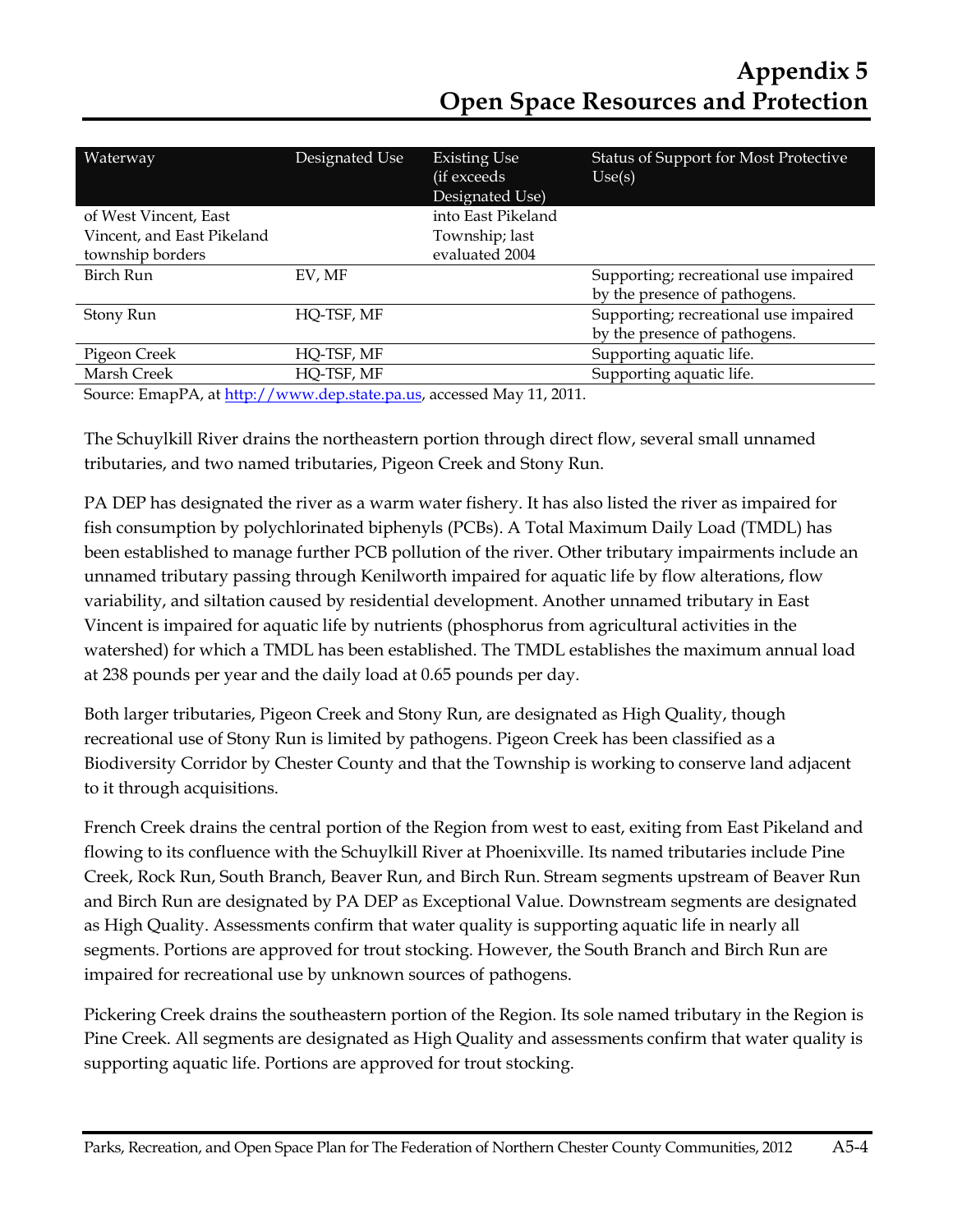Marsh Creek drains a small portion of East Nantmeal into the East Brandywine Creek watershed. Its sole named tributary in the Region is Lyon Run. Assessments have tentatively confirmed that water quality is supporting aquatic life in all segments. However, a TMDL to manage PCBs in the Delaware River Basin and a TMDL to manage low flow in the Christian River Basin have been established across these watersheds.

#### *STREAM RELEAF*

Stream ReLeaf plantings, a program of the Pennsylvania DEP, are intended to restore and conserve riparian buffers along Pennsylvania streams and improve water quality. Six Stream ReLeaf projects have been completed along French Creek. Two Stream ReLeaf projects have been completed along a small, unnamed tributary in North Coventry, and five have been completed along Pigeon Creek.

#### *FLOODPLAINS*

As the fluctuating interface between the land and dynamic water resources, floodplains and wetlands are found alongside these water bodies. Floodplains are found along the main stem of all four major waterways in the Region. While minor flooding can occur with any storm event, anticipated flood elevations are determined for a storm that has a one percent annual chance of occurrence, designated as the 100-year floodplain. Locations susceptible to more severe flooding associated with a storm that has a 0.2 percent annual chance of occurrence, the 500-year floodplain, are found only along the Schuylkill River. One-hundred and 500-year floodplain locations are shown on *Map 3*.

Zoning regulations in all nine municipalities manage the uses, activities, and development that are permitted in the floodplain. All regulations are purposed to protect the public's health, safety, and welfare and to minimize property damage and associated impacts to the tax base. Some aim to protect surface and subsurface water supplies, prevent the disruption of activities and services, and minimize public expenditures for flood protection and relief.

North Coventry and Warwick purpose statements recognize the floodplain's vital function in natural drainage and critical conditions (porosity and permeability) in storing and absorbing flood waters and providing areas for the deposition of flood-borne sediment. East Pikeland regulations also aim to protect and preserve the waterway and its habitat, as well as the scenic character of the streams and stream valleys.

#### *WETLANDS*

According to the National Wetlands Inventory, 2,150 acres of wetlands cover 2.9 percent of the Region, as shown on *Map 3*. They vary from less than one acre to 74 acres in size. Riverine or river-based wetlands are located along the Schuylkill River and its floodplains, while Freshwater Emergent and Freshwater Forested Shrub wetlands, including some farm ponds, are found in lowland locations. The two most significant wetland areas in the Region are the Great Marsh and the nearly contiguous areas along French Creek and its tributaries upstream of Beaver Run. Due to their function in flood control,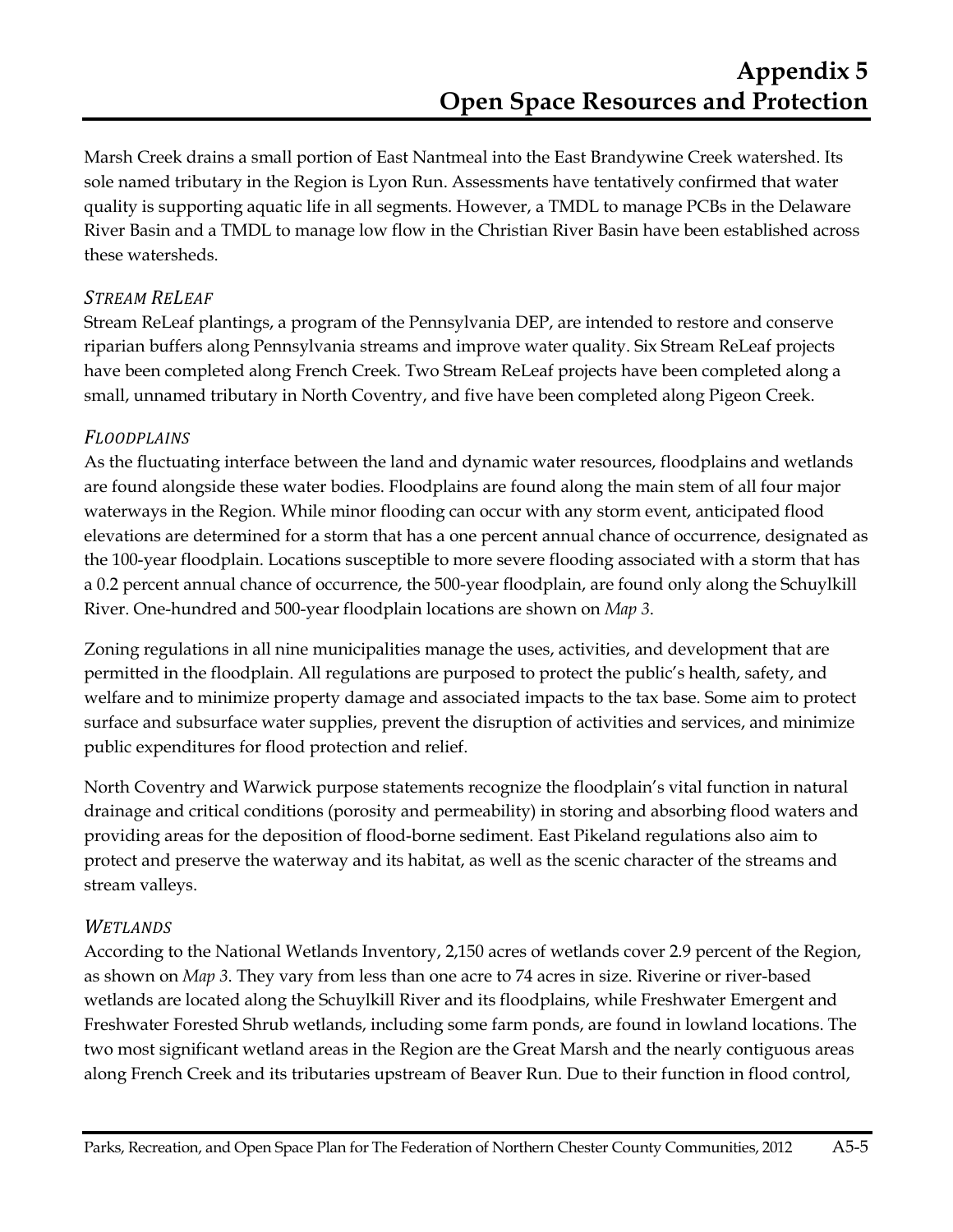water filtration, groundwater recharge, water supply, and wildlife habitat, wetlands are considered to be a constraint to development. Their protection is regulated by state and federal law.

## NATURAL AREAS

*Map 4, Natural Areas*, illustrates three natural community types designated in the Region: natural areas/communities, important bird areas, and important mammal areas.

The *Chester County Natural Areas Inventory (1994)*, 2 prepared by the Pennsylvania Science Office of The Nature Conservancy, contains information on the locations of rare, threatened, and endangered species and the highest quality natural areas in the county. The information and maps presented in the report are intended as a guide for planning community development and parks, for conserving natural areas, and for developing priorities for the protection of vulnerable natural areas in the county.

Twelve sites are located in the Region, as presented in *Table A5.2*. Site #11, Great Marsh, and Site #114, Pine Swamp, are ranked fifth and sixth, respectively, as sites of statewide significance for the protection of biological diversity in Chester County. Additionally, the Warwick County Park Floodplain Forest and Seeps and St. Peters Woods are listed as areas of high county significance, though they do not include high quality natural communities or species of special concern.

| Site | Name                          | Size  | Significance / Threats                                                                                                                                                                                                                                                                                                                                                                                                                                                                          |
|------|-------------------------------|-------|-------------------------------------------------------------------------------------------------------------------------------------------------------------------------------------------------------------------------------------------------------------------------------------------------------------------------------------------------------------------------------------------------------------------------------------------------------------------------------------------------|
| 5.   | Sportsman Club<br><b>Site</b> | 16.1  | This site along a powerline right-of-way contained very small populations<br>of two Pennsylvania rare species (SP554 and SP557). Management of the<br>right-of-way and weedy species, Japanese honeysuckle and stilt grass, may<br>be a threat to these populations.                                                                                                                                                                                                                            |
| 6    | Dorrance Estate               | 15.2  | Two species (SP555 and SP556) are located on a slight slope in a weedy wet<br>meadow in poorly-drained silty soil on a shale-conglomerate substrate. The<br>wet meadow is located among mixed woods and is succeeding to a<br>woodland, which will likely shade out these populations over time.                                                                                                                                                                                                |
| 7    | Rock Run Thicket              | 120.8 | SP503, found in a wet floodplain thicket and swamp forest along the south<br>side of Harmonyville Road and east of Rock Run, does not warrant<br>protection action. Encouraging the landowner to maintain the wetland and<br>floodplain vegetation does help to protect Rock Run water quality.                                                                                                                                                                                                 |
| 8    | <b>Trythall Woods</b>         | 70.1  | This Circumneutral Seep natural community is within a mature 16-acre<br>beech-tulip-poplar woodlot. There are about 20 seeps found on this diabase<br>(traprock) ridge on lands managed by the Natural Lands Trust.<br>Management concerns include: 1) maintenance of the forest overstory at the<br>seeps and in the upper part of the watershed above the seeps; 2) protection<br>from over-browsing by deer; 3) impacts from uphill residential properties<br>on water quality and quantity. |

#### **Table A5.2: Natural Areas**

 $\overline{a}$ 

<sup>2</sup> *Chester County Natural Areas Inventory, 1994*. The Nature Conservancy.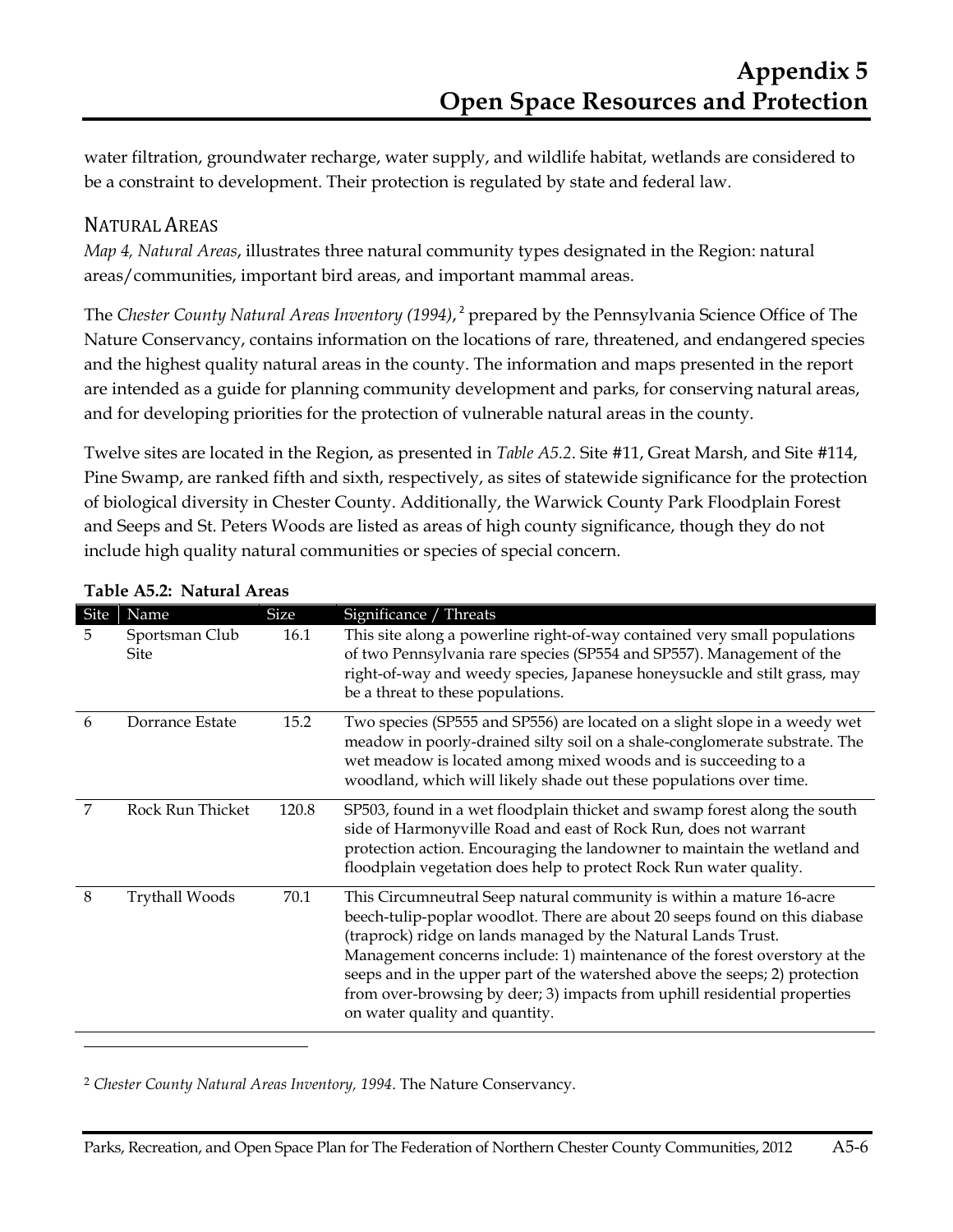| Site | Name                                                       | Size    | Significance / Threats                                                                                                                                                                                                                                                                                                                                                                                                                                                                                                                                                                          |
|------|------------------------------------------------------------|---------|-------------------------------------------------------------------------------------------------------------------------------------------------------------------------------------------------------------------------------------------------------------------------------------------------------------------------------------------------------------------------------------------------------------------------------------------------------------------------------------------------------------------------------------------------------------------------------------------------|
| 9    | <b>Warwick Seeps</b>                                       | 62.2    | This Circumneutral Seepage Swamp natural community is a 15-acre mosaic<br>of wooded uplands and seeps at the base of a diabase ridge. Species<br>diversity and forest age are high. No rare plants or animals have been<br>located here but further searching is warranted. The site could be an ideal<br>local nature preserve because of the easy access afforded it from the<br>abandoned rail line.                                                                                                                                                                                         |
| 11   | Great Marsh                                                | 2,953.3 | This wetland complex contains Graminoid Marsh and Circumneutral Shrub<br>Swamp natural communities, as well as some successional wet meadow<br>and swamp forest habitats. This is the largest freshwater marsh and<br>wetland complex in southeastern Pennsylvania. Four animals of concern<br>are currently known to be using the wetland complex. Approximately 150<br>bird species utilize the marsh for nesting and foraging or during migration.<br>There are numerous accounts of rare or declining bird species that have<br>nested here in the past, some of which may still nest here. |
|      |                                                            |         | Common reed (Phraqmites australis), multiflora rose, and other weeds<br>have become established here following ditching and other disturbance,<br>severely degrading the communities in some areas of the wetland. The<br>lower end of the marsh has been inundated by waters backed up by a dam.<br>This has created the open water areas and marsh which have been<br>beneficial to many forms of wildlife.                                                                                                                                                                                   |
|      |                                                            |         | Monitoring and maintenance of the dam will be necessary for continued<br>high value of the marsh and open water areas. Much of Great Marsh is<br>under an easement to the Brandywine Conservancy, French and Pickering<br>Creeks Conservation Trust, and The Nature Conservancy (TNC), and some<br>of the marsh is owned by TNC. Protection of upland buffers and water<br>sources is needed to protect the marsh and its inhabitants. This site has<br>potential to be a township or county nature preserve.                                                                                   |
| 96   | <b>Trythall Road</b><br>Wetland                            | 35.9    | n/a                                                                                                                                                                                                                                                                                                                                                                                                                                                                                                                                                                                             |
| 97   | <b>Warwick County</b><br>Park Seeps                        | 883.1   | n/a                                                                                                                                                                                                                                                                                                                                                                                                                                                                                                                                                                                             |
| 105  | Pigeon Run<br>Wetland                                      | 26.6    | This locally-significant site is a fairly large wetland complex on the<br>floodplain of Pigeon Run, which may have been caused by the construction<br>of a power line. No rare species are currently known at this site but more<br>searching for plants and animals is warranted.                                                                                                                                                                                                                                                                                                              |
|      |                                                            |         | Maintaining the forest cover is important to protecting the quality of the<br>site. Fencing around the wetland to exclude streamside grazing has helped<br>to prevent erosion and nutrient loading into the swamp. The area provides<br>valuable open space and wildlife habitat and serves as flood and water<br>pollution control as well.                                                                                                                                                                                                                                                    |
| 108  | <b>Warwick County</b><br>Park Floodplain<br>Forest & Seeps | 157.6   | This site is a diverse wooded area of mature trees, understory and<br>herbaceous layer, and seepage wetlands. No known species of special<br>concern are known from this site but there is potential because of the high<br>diversity.                                                                                                                                                                                                                                                                                                                                                          |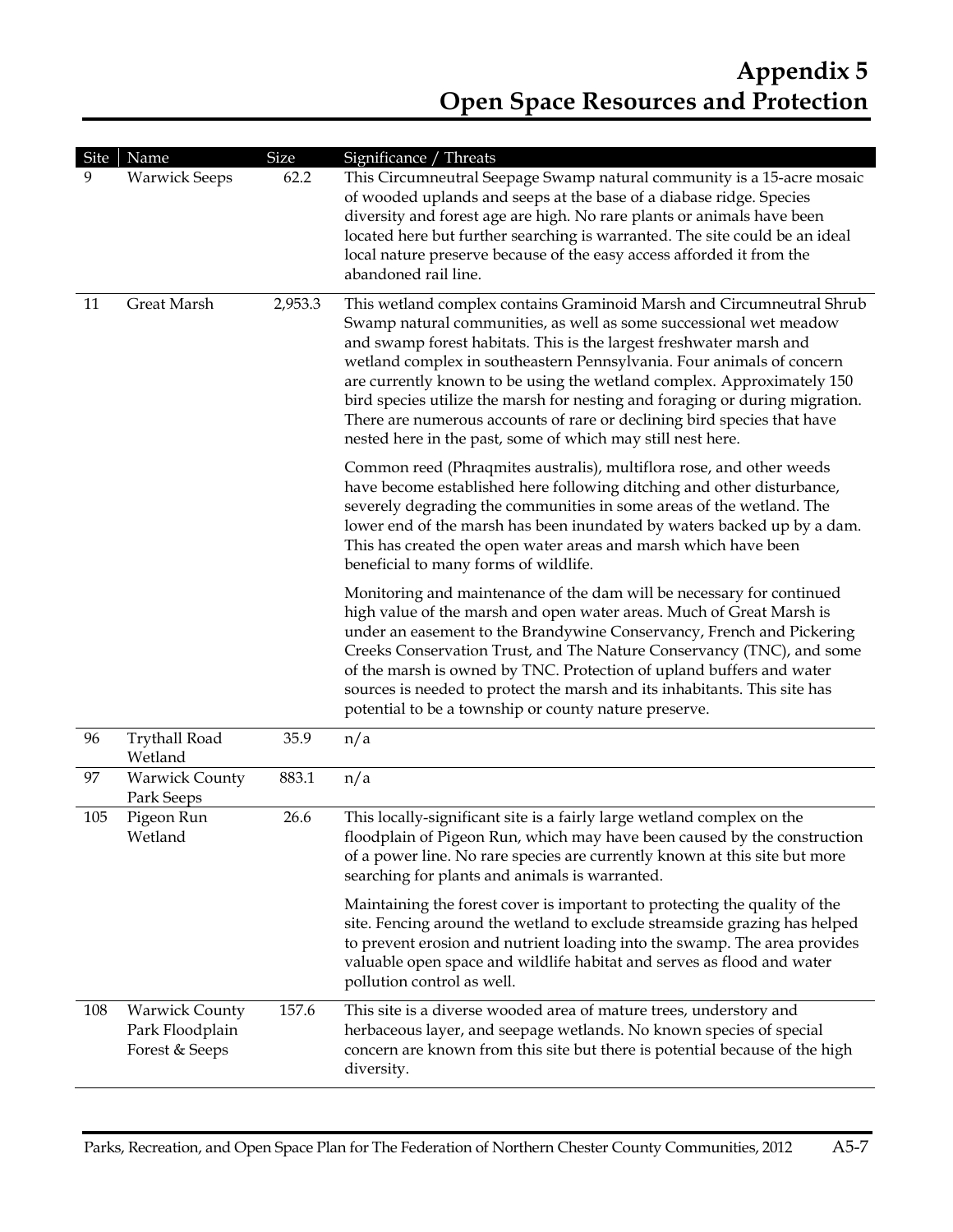| Site | Name             | <b>Size</b> | Significance / Threats                                                                                                                                                                                                                                                                                                                                                                                                                                                                                                                                                                                                                                                                                                        |
|------|------------------|-------------|-------------------------------------------------------------------------------------------------------------------------------------------------------------------------------------------------------------------------------------------------------------------------------------------------------------------------------------------------------------------------------------------------------------------------------------------------------------------------------------------------------------------------------------------------------------------------------------------------------------------------------------------------------------------------------------------------------------------------------|
|      |                  |             | Forest management should continue to be limited to selective harvest and<br>kept well away from the floodplain and the seeps on the hillside leading<br>down to the floodplain. The forested floodplain helps maintain the water<br>quality of French Creek which does harbor a fairly rare aquatic plant<br>species. The creek and the floodplain woods are recreational resources for<br>residents of the township and county. This site offers a good opportunity<br>for environmental education and a nature trail; a boardwalk may be needed<br>to minimize visitor impact.                                                                                                                                              |
| 109  | St. Peters Woods | 67.1        | This site located to the west of French Creek at St. Peters Village is a locally-<br>significant example of a talus slope forest natural community. The steep<br>slope contains mixed hardwoods and hemlock growing among large<br>diabase (traprock) boulders. The oldest trees appear to be about 75 to 100<br>years old. The area is known for the scenic French Creek Falls, where the<br>creek tumbles over boulders on its descent to the valley.                                                                                                                                                                                                                                                                       |
|      |                  |             | Left in woodland, the site will continue to serve as a unique example of this<br>woodland type in the county, to provide scenic and recreational value and<br>to serve as a buffer along French Creek, home to at least one plant species<br>of special concern (SP515). Not logging within this site is the best way to<br>maintain the area's unique qualities and its potential for rare species.                                                                                                                                                                                                                                                                                                                          |
| 114  | Pine Swamp       | 523.2       | This site contains an Acidic Broadleaf Swamp natural community and<br>supports a globally-rare plant species. Five other plants of special concern<br>occur in the surrounding wetland plant communities. Part of the swamp is<br>within French Creek State Park but most of the land is privately held.<br>Protection of the swamp and its contributing water resources will require<br>easements on surrounding land in the watershed and possibly ownership<br>of the most critical habitats. Management will require not only maintaining<br>the forested swamp but also the diversity of communities within the<br>wetland and monitoring the populations of the rare species that inhabit the<br>various wetland types. |

Source: Chester County Natural Areas Inventory, 1994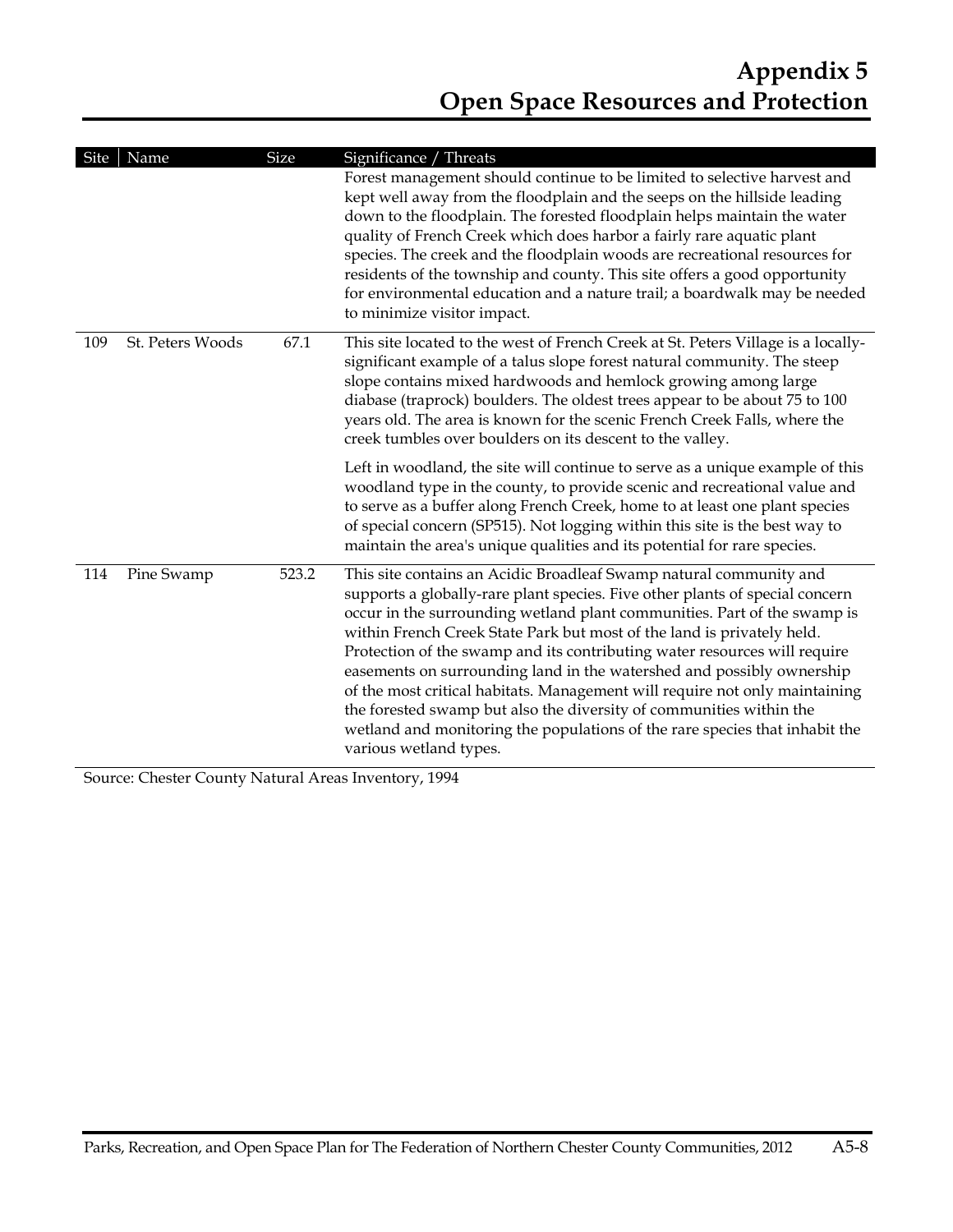## IMPORTANT BIRD AND IMPORTANT MAMMAL AREAS

The Important Bird Areas Program<sup>3</sup> is a global effort to identify and conserve areas that are vital to birds and biodiversity. By working with Audubon chapters, landowners, public agencies, community groups, and other nonprofits, the National Audubon Society endeavors to activate a broad network of supporters to ensure that all Important Bird Areas in the U.S. are properly managed and conserved.

Important Bird Areas, or IBAs, are sites that provide essential habitat for one or more species of bird. IBAs include sites for breeding, wintering, and/or migrating birds. IBAs may be a few acres or thousands of acres with distinctive features. They may include public or private lands, or both. If privately owned, they may be protected or unprotected. To qualify as an IBA, sites must satisfy at least one of the following criteria. The site must support

- species of conservation concern (e.g., threatened and endangered species);
- restricted-ranges species (species vulnerable because they are not widely distributed);
- species that are vulnerable because their populations are concentrated in one general habitat type or biome, or
- species, or groups of similar species (such as waterfowl or shorebirds), that are vulnerable because they occur at high densities due to their congregatory behavior.

The two IBA sites in the Region, the Great Marsh and the Hay Creek–French Creek Forest Block, have both core and buffer areas, as shown on *Map 4, Natural Areas*. The core of the Great Marsh IBA extends into East Nantmeal for 507.58 acres with an adjacent buffer area of 3,257.49 acres along its border with West Nantmeal and Wallace. The Hay Creek–French Creek Forest Block has two core areas—one in North Coventry and one spanning South Coventry and Warwick—totaling 7,900.91 acres with a connecting buffer area of 10,612.94 acres just in Northern Chester County, plus additional area in Berks County. Descriptions of the two local IBAs are presented in *Table A5.3.*

Both IBA sites in the Region are fully recognized by the program and hold a state-level priority or significance. Recognized IBAs have been announced to the public through a public ceremony, press release, or some other mechanism that makes it widely known that this site is part of a global network of places identified for their outstanding value to bird conservation. Recognition may mean that a landowner has been notified and has approved of the fact that the property has been identified as an IBA; however, recognition does not require landowner approval.

The Important Mammal Areas Project, IMAP, $^4$  was created by the Mammal Technical Committee of the Pennsylvania Biological Survey (PABS). IMAP was a joint partnership of the National Wildlife

 $\overline{a}$ 

<sup>&</sup>lt;sup>3</sup> Audubon website, <u>http://web4.audubon.org/bird/iba/</u>, accessed February 23, 2011.

<sup>&</sup>lt;sup>4</sup> The Pennsylvania Wildlife Federation, <u>http://www.pawildlife.org/imap.htm</u>, accessed February 23, 2011.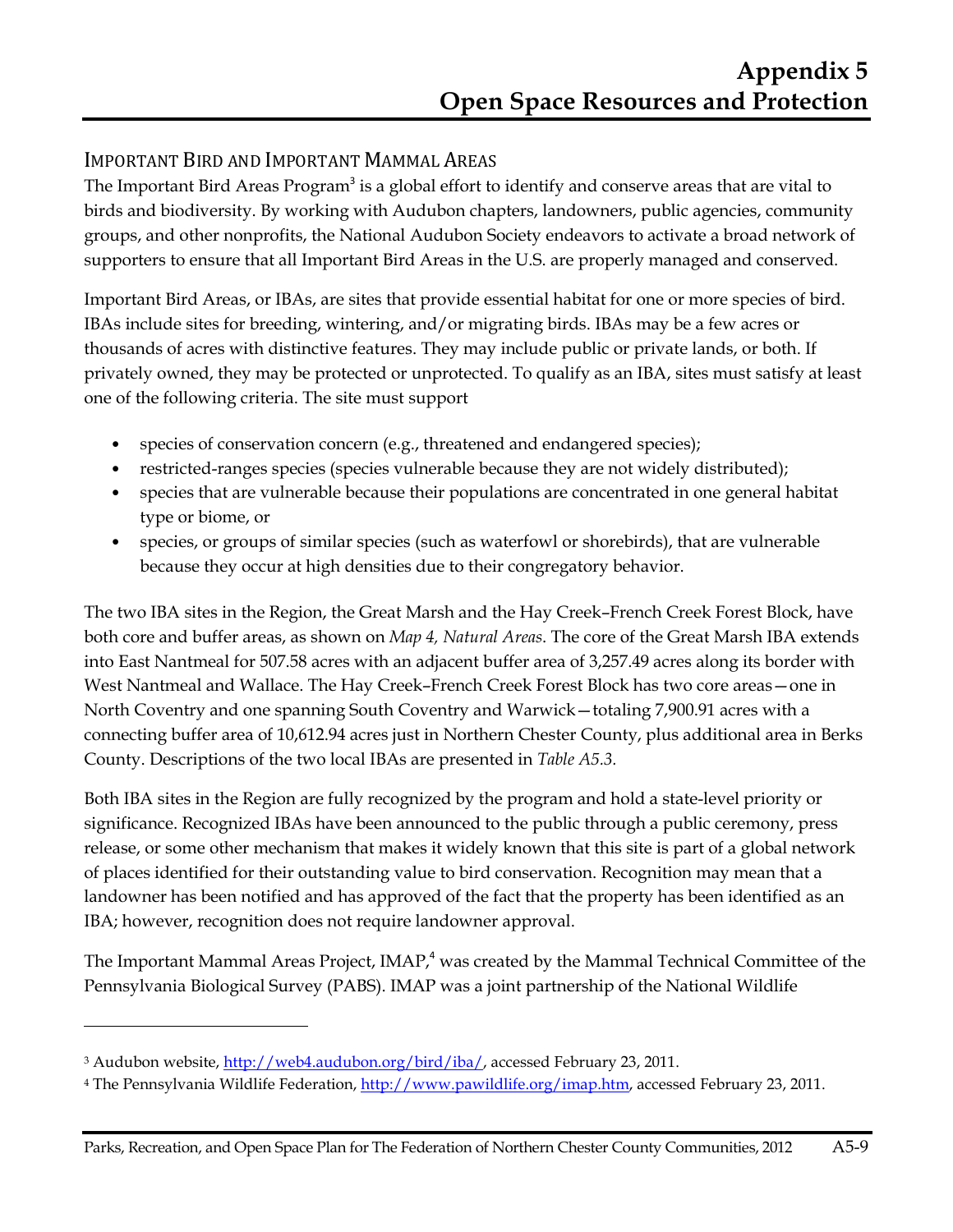Federation, Pennsylvania Wildlife Federation, Pennsylvania Federation of Sportsmen's Clubs, Mammal Technical Committee/PABS, and the Carnegie Museum of Natural History. The pilot IMAP conservation plan was completed for Pennsylvania, and will be used as a model to protect critical mammal habitat throughout North America.

The Hopewell Big Woods region has been identified as an Important Mammal Area, as listed in *Table A5.4*; individual sites are found throughout all nine municipalities in the Region as shown on *Map 4, Natural Areas*. The three largest sites in fact lie within the French Creek Watershed in East Pikeland.

| Site | Name                                                         | <b>Size</b> | Significance / Threats                                                                                                                                                                                                                                                                                                                                                                                                                                           |
|------|--------------------------------------------------------------|-------------|------------------------------------------------------------------------------------------------------------------------------------------------------------------------------------------------------------------------------------------------------------------------------------------------------------------------------------------------------------------------------------------------------------------------------------------------------------------|
| #71  | Great Marsh                                                  | 2,400       | Great Marsh is the largest and most biologically diverse inland freshwater<br>marsh in eastern Pennsylvania and the most significant wetland in Chester<br>County's Natural Area Inventory. The marsh contains a 2,500-acre<br>marshland complex within a broader 5,000-acre watershed on a privately<br>owned site. The site includes shrub swamps, swamp forests, and a corridor<br>of floodplain forest extending to the reservoir at Marsh Creek State Park. |
| #74  | Hay Creek -<br>French<br><b>Creek Forest</b><br><b>Block</b> | 12,000      | Industrialization/Urbanization may threaten the site.<br>This site large block of relatively unfragmented, low elevation forest with<br>abundant "interior forest birds" is owned by varied municipal, state,<br>federal, and private landowners.<br>Industrialization/urbanization, including heavy recreational development;<br>local introduction of non-indigenous species; and quarries at the site<br>perimeter may threaten the site.                     |

#### **Table A5.3: Important Bird Areas**

Source: Audubon website, http://web4.audubon.org/bird/iba/

#### **Table A5.4: Important Mammal Areas**

| Site | Name     | <b>Size</b> | Ownership | Significance / Threats                                          |
|------|----------|-------------|-----------|-----------------------------------------------------------------|
| #31  | Hopewell | $73.000 +$  | Various   | This vast forested area comprises the watersheds of French      |
|      | Big      |             |           | Creek, Sixpenny Creek, and Hay Creek. These high-value          |
|      | Woods    |             |           | streams maintain native Brook trout populations and provide     |
|      |          |             |           | clean drinking water for the Philadelphia Metropolitan area.    |
|      |          |             |           | The area also contains a unique broadleaf acidic swamp,         |
|      |          |             |           | globally-rare plants and animals and other unique geological    |
|      |          |             |           | features. Industrialization/urbanization may threaten the site. |

Source: The Pennsylvania Wildlife Federation, http://www.pawildlife.org/imap.htm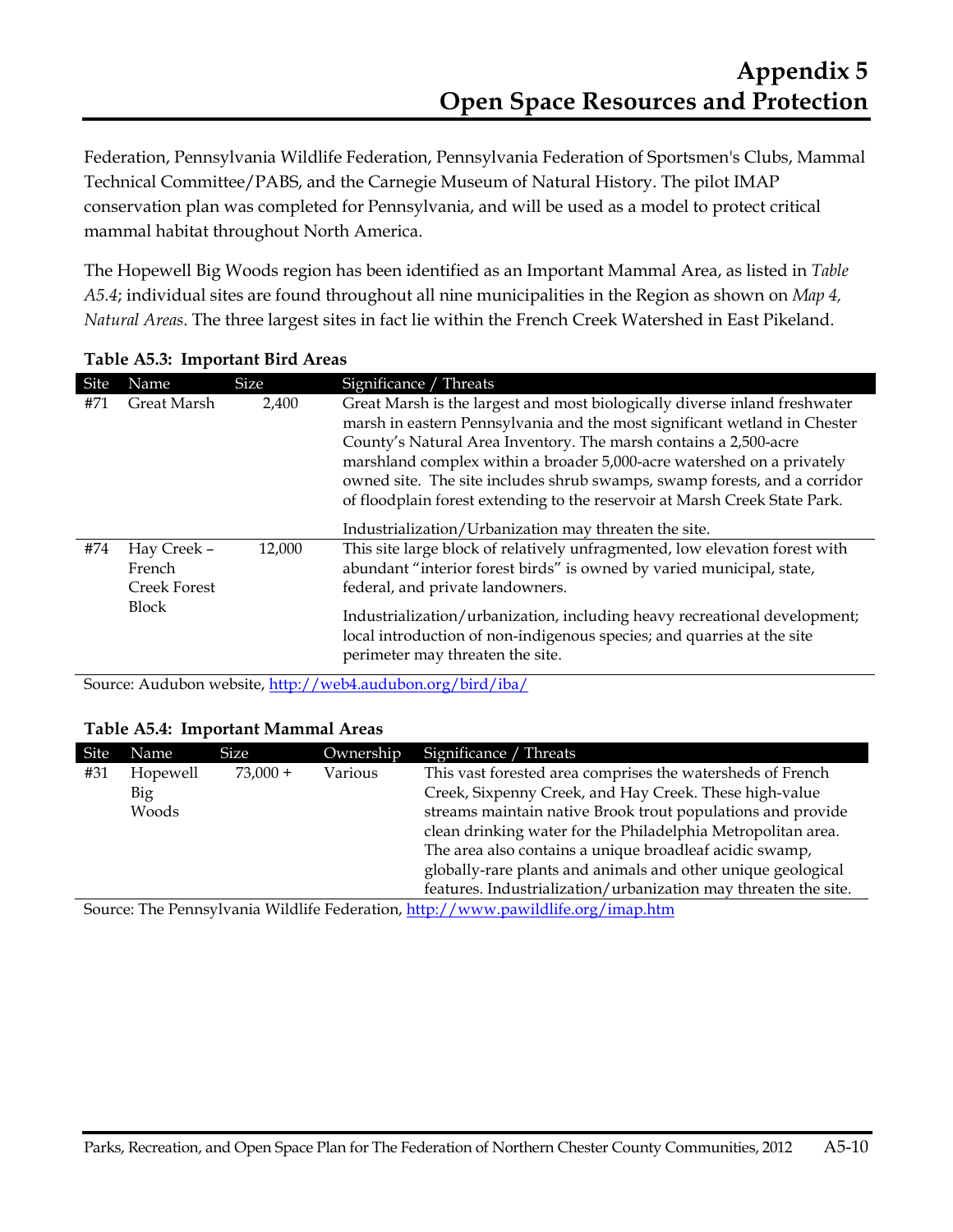## WORKING LANDSCAPES

*Map 5, Working Landscapes*, selectively illustrates agricultural and forested lands. The working and other agricultural lands are based on Chester County's tax assessment data and tallied in *Table A5.5*.

Forest and agricultural lands are sometimes considered undeveloped, implying that these lands are not used for their highest and best use. But in fact these lands naturally produce the raw materials for the wood and wood products industry—a staple of the construction industry, and the food and food products industry. The age of many woodlands in Chester County increases the likelihood of nails and other materials, deterring harvesters, but the three cheese makers and two wineries are renowned food producers:

- Amazing Acres Goat Dairy on Grove Road in Warwick.
- Birch Run Hills Farm on Horse-Shoe Trail in West Vincent.
- Yellow Springs Farm Native Plant Nursery and Artisanal Goat Cheese Dairy on Yellow Springs Road in Chester Springs, West Pikeland.
- Clover Mill Farm, Vineyards and Winery, LLC, on Clover Mill Road in Chester Springs, West Pikeland.
- J. Maki Winery on Grove Road in Warwick.

As such, these lands are the basis for substantial portions of the economy. A more appropriate term for these productive and largely unbuilt lands is "working landscapes."

|                           |        | Percent of |         | Percent of |
|---------------------------|--------|------------|---------|------------|
| Landscape Type            | Acres  | Region     | Parcels | Parcels    |
| Forested/Woodlands        | 26,288 | 35.02%     | 7.096   | 36.72%     |
| Total Agricultural Land   | 16.839 | 22.43%     | 644     | 3.33%      |
| Working Agricultural Land | 10.851 | 14.45%     | 259     | 1.34%      |
| Other Agricultural Land   | 5,988  | 7.98%      | 385     | 1.99%      |

#### **Table A5.5: Working Landscapes**

Source: Gannett Fleming, Inc.

The value of the lands is in their production, since these uses are so fundamental to the contemporary society and the economy, as well as in their indirect value as "undeveloped" lands. *Return on Environment: The Economic Value of Protected Open Space in Southeastern Pennsylvania* demonstrates how protecting land from development saves public and private spending on health care, recreation, and infrastructure.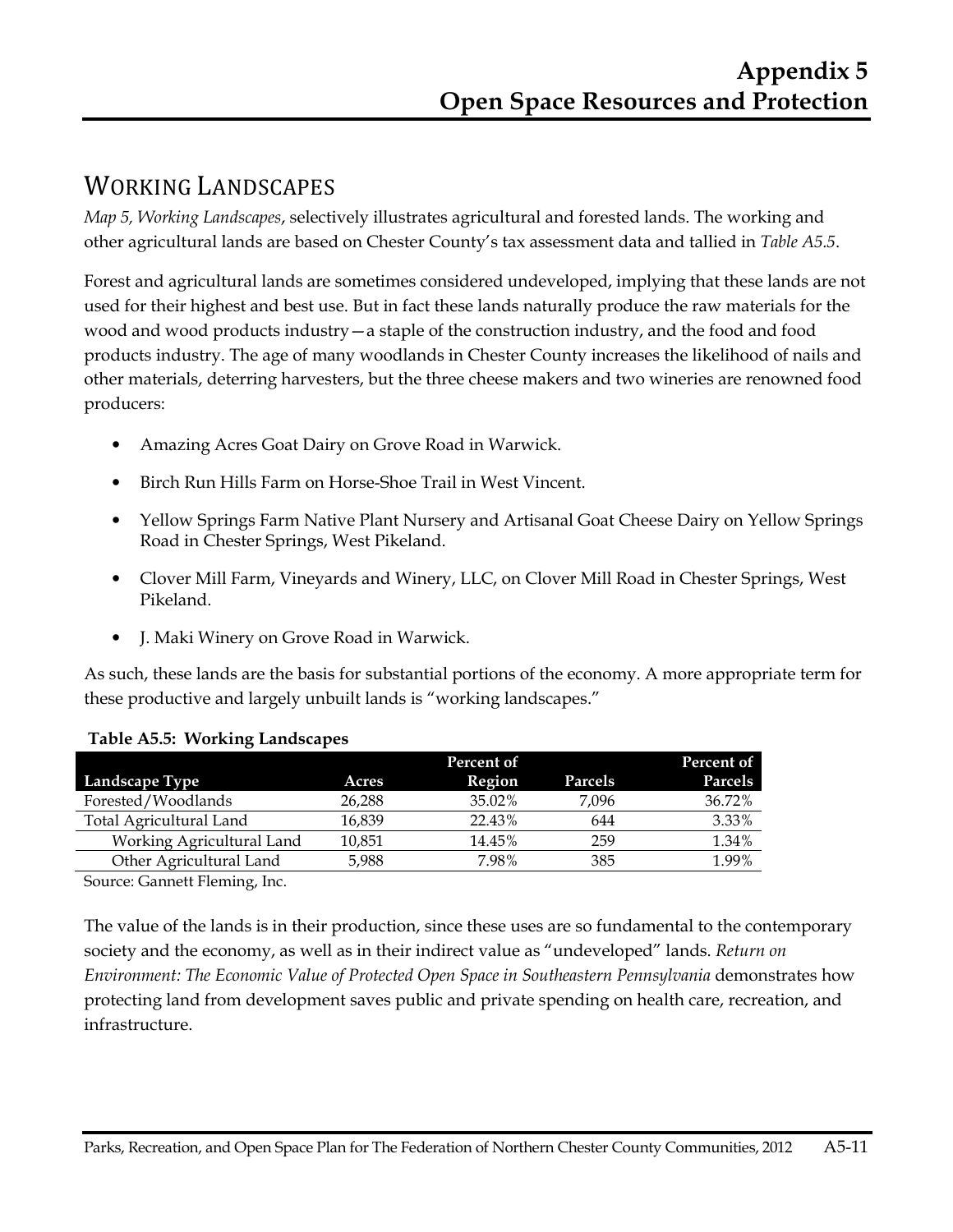# SCENIC FEATURES

Many natural resources contribute to scenic character. Scenic character is often viewed as a subjective judgment. However, when linked to specified conditions and criteria, scenic character can be measured and more objectively evaluated. Topography, surface water, vegetation, and wildlife are the most commonly cited resources. Dark, unpolluted skies are necessary to view stars. *Map 6, Scenic Features*, depicts designated scenic features and viewing areas in the Region.

## TOPOGRAPHY AND SLOPE

Topography creates vertical relief that separates one space from another. This relief separates uplands from lowlands and controls the viewshed. Steeper relief generally creates more dramatic views, though expanses of gently rolling patterns can be equally appealing. Slopes of 15 percent or more are found in all nine municipalities along the waterways and scattered throughout upland locations. Some steeplysloped areas are relatively small, such as those found in East Pikeland and West Pikeland. Other steeply-sloped areas cover a much larger area, such as those in the upper French Creek and Pigeon Creek watersheds. It is primarily in this western portion of the Region that several municipalities have identified "scenic roads" that offer picturesque views to the adjacent landscape from a motorist's perspective. East Nantmeal and East Coventry have also identified scenic vistas along these roadways.

## SCHUYLKILL AND FRENCH CREEK SCENIC RIVERS

In 1978, the main stem of the Schuylkill River was designated as a Pennsylvania Scenic River for the historical and cultural significance of its watershed and its free-flowing, relatively high quality waters—the first scenic river designated under Pennsylvania's Scenic River Act. Approximately 1,390 acres of Northern Chester County are included in this designation. In 1982, French Creek received the same designation for 9,319 acres of land along its banks. This special status publicly recognizes the value of the creek's resources and requires state and federal agencies to follow local management guidelines as they carry out land and water management activities and governmental oversight, including regulations and permitting. In 1984, the Federation of Northern Chester County Communities prepared the French Creek Scenic River Management Guidelines to guide development "in the context of the ecological, cultural, and aesthetic quality of the stream area." As such, the guidelines address land use and design standards for development and were intended to be implemented locally through municipal ordinances.

Through not state-designated, other water bodies throughout the Region also contribute to its scenic character, as they highlight the local topography, native vegetation, and seasonal conditions.

## VEGETATION AND WILDLIFE

The Region's natural and cultivated vegetation further contributes to its scenic beauty through its seasonal variability. The woodlands burst into bright leaf and bloom in spring, settle into subtle shades of green in summer, blaze with warm colors in fall, and display their minimalist structure in winter.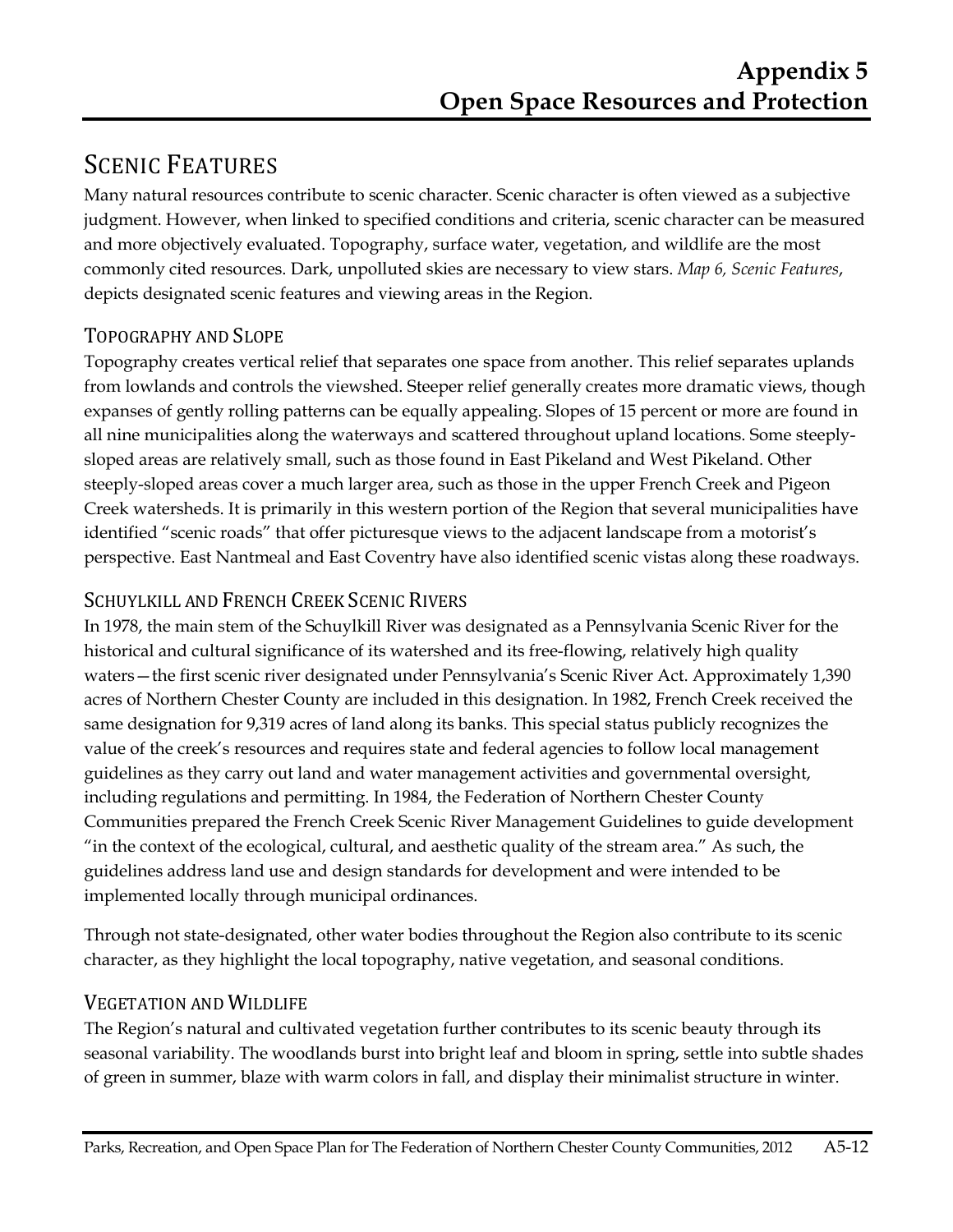Agricultural fields and vineyards display similar seasonal changes to crops organized at the hand of the grower. This seasonal variability, in combination with light, weather, and time of day, distinguishes any one day's view from another.

Glimpses of local wildlife are seasonal, too. Only in March can you find Spotted and Jefferson salamanders, Wood frogs, Spring peepers, and American toads crossing St. Peters Road from the vernal pools in the forest to the safety of French Creek State Park (aided by a crew of volunteer citizen crossing guards). Only in summer can you follow Monarch butterflies throughout the arboretum. Only in winter do the red-crested wings of the Red-winged blackbird stand out from the muted grays and browns of nature's landscape at rest.

## DARK SKIES

As urbanization has increased in Northern Chester County, it has become more difficult to fully view the stars in the nighttime sky. The need for illumination of public, semi-public, and even private properties to enable surveillance and convey a sense of security has concentrated outdoor lighting in the most urban areas and introduced light fixtures to every major road corridor, even in rural areas of the Region. Where lighting fixtures are well designed and properly installed, the goals of lighting are achieved. However, poor design and improper installation can lead to light pollution and extensive negative impacts on wildlife and vegetation, as well as unnecessary economic expense. Where roads and properties rise with the topography, these effects can be experienced from miles away.

#### **The Four Components of Light Pollution**

- **Urban sky glow**  the brightening of the night sky over inhabited areas due to lighting in unoccupied buildings, outdoor lights pointing up to the sky, or unshielded lights.
- **Light trespass** light falling where it is not intended, wanted, or needed.
- **Glare** excessive brightness which causes visual discomfort. High levels of glare can decrease visibility.
- **Clutter** bright, confusing, and excessive groupings of light sources, commonly found in over-lit urban areas. The proliferation of clutter contributes to urban sky glow, trespass, and glare.

#### Source: International Dark-Sky Association

Skies in Northern Chester County are darker than in the central and eastern portions of the county, though far brighter than much of the state, according to the Light Pollution Science and Technology Institute, which maps artificial night sky brightness and studies its impacts. Artificial night sky brightness maps, such as the one shown in *Figure 1*, allow comparison of levels of light pollution in the atmosphere, to recognize more and less polluted areas and to identify the more polluting districts and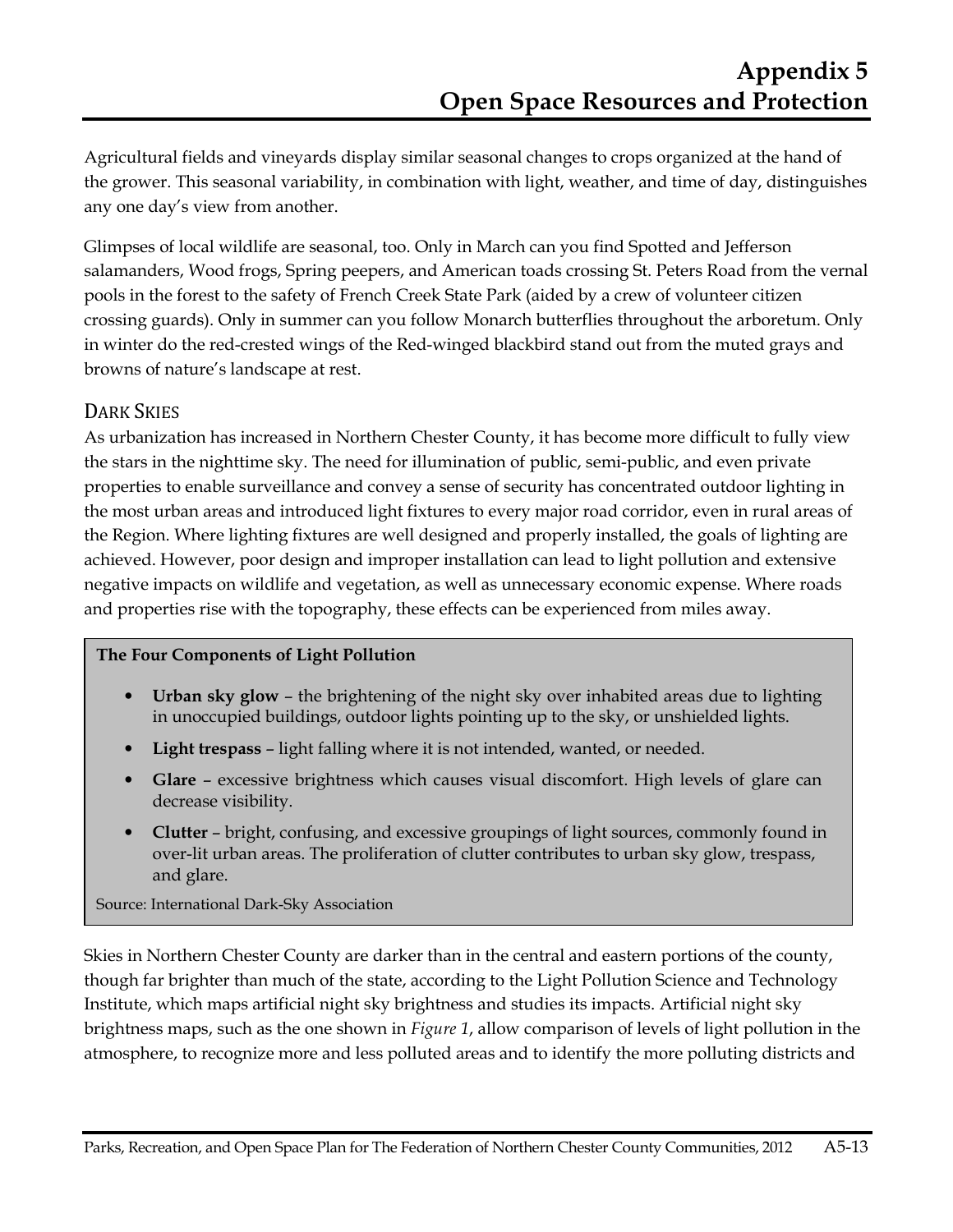the bigger sources. 5 These maps do not give information on star visibility, however, the color indicators approximates that:

- Black Close to the natural sky brightness.
- Blue Artificial sky brightness is more than 10% above the natural level.
- Green Artificial sky brightness is more than 33% above the natural level.
- Yellow Artificial sky brightness is equal to the natural level. (Total sky brightness is double.)
- Orange The Milky Way is no longer visible. (Artificial sky brightness is 3 9 times the natural level.)
- Red Less than a hundred stars are visible. (Artificial sky brightness is 9 27 times the natural level.)
- White The North Star is no longer visible. Only the moon, the brightest planets, and about 25 of the brightest stars are visible. (Artificial sky brightness is 27 - 81 times the natural level.)



**Figure 1: Artificial Night Sky Brightness Map of Pennsylvania**  Source: Pennsylvania Outdoor Lighting Council

Similarly, a nighttime satellite image acquired by the International Dark-Sky Association and derived for Pennsylvania by the Delaware Valley Amateur Astronomers, *Figure 2*, shows Northern Chester County in a dark pocket between the nearby metropolitan areas of Lancaster, Reading, and the greater Philadelphia area.

 $\overline{a}$ 

<sup>&</sup>lt;sup>5</sup> Pennsylvania Outdoor Lighting Council, www.polcouncil.org, accessed February 25, 2011.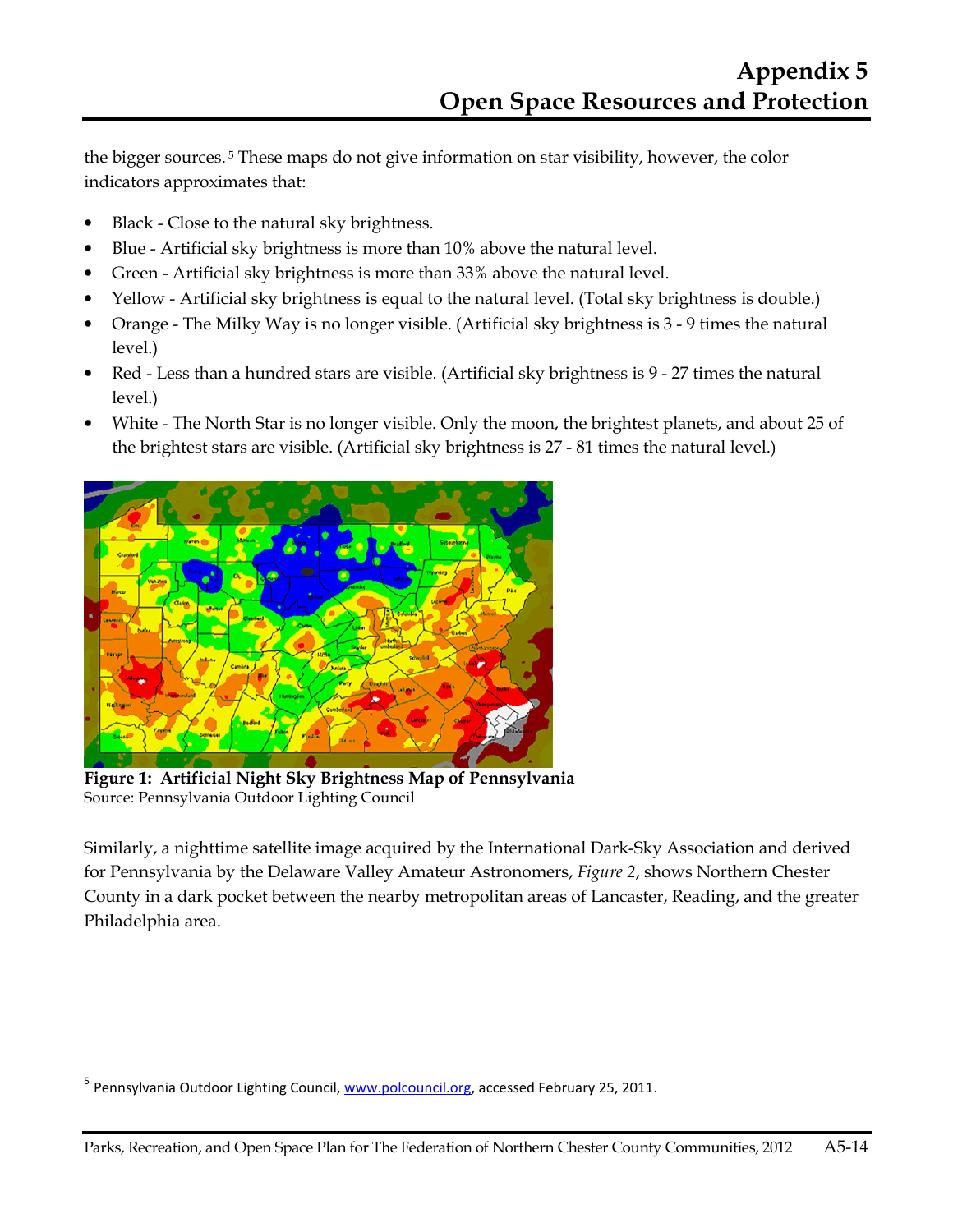

**Figure 2: Nighttime Satellite Image of Pennsylvania**  Source: International Dark-Sky Association, derived for Pennsylvania by the Delaware Valley Amateur Astronomers

As evidence of the dark skies still found in Northern Chester County, three observatories are located in the Region. The State Game Lands Observatory (the target range on State Game Lands 43), used by the Delaware Valley Amateur Astronomers, and the private Watch Where You Step Observatory are located in Warwick. The private Dark Horse Observatory is located in East Vincent. Given the expansive forest cover designated as Hopewell Big Woods, Warwick may be the darkest place in Chester County.

 $\overline{\phantom{a}}$ 

# CULTURAL FEATURES

## SITES ON THE NATIONAL REGISTER OF HISTORIC PLACES

*Map 10, Historic Sites and Heritage Facilities Map*, *Table A5.6, National Register Districts*, and *Table A5.7, National Register Buildings and Sites* present sites and districts listed on the National Register of Historic Places and located in or near Northern Chester County.

The National Register of Historic Places is the nation's official list of properties recognized for their significance in American history, architecture, archeology, engineering, and culture. The National Register Program was established by the National Historic Preservation Act of 1966 to coordinate and support public and private efforts to identity, evaluate, and protect our historic and archeological resources. National Register properties include districts, sites, buildings, structures, and objects. They can be significant to a local community, a state, an Indian tribe, or the nation as a whole. Listing, and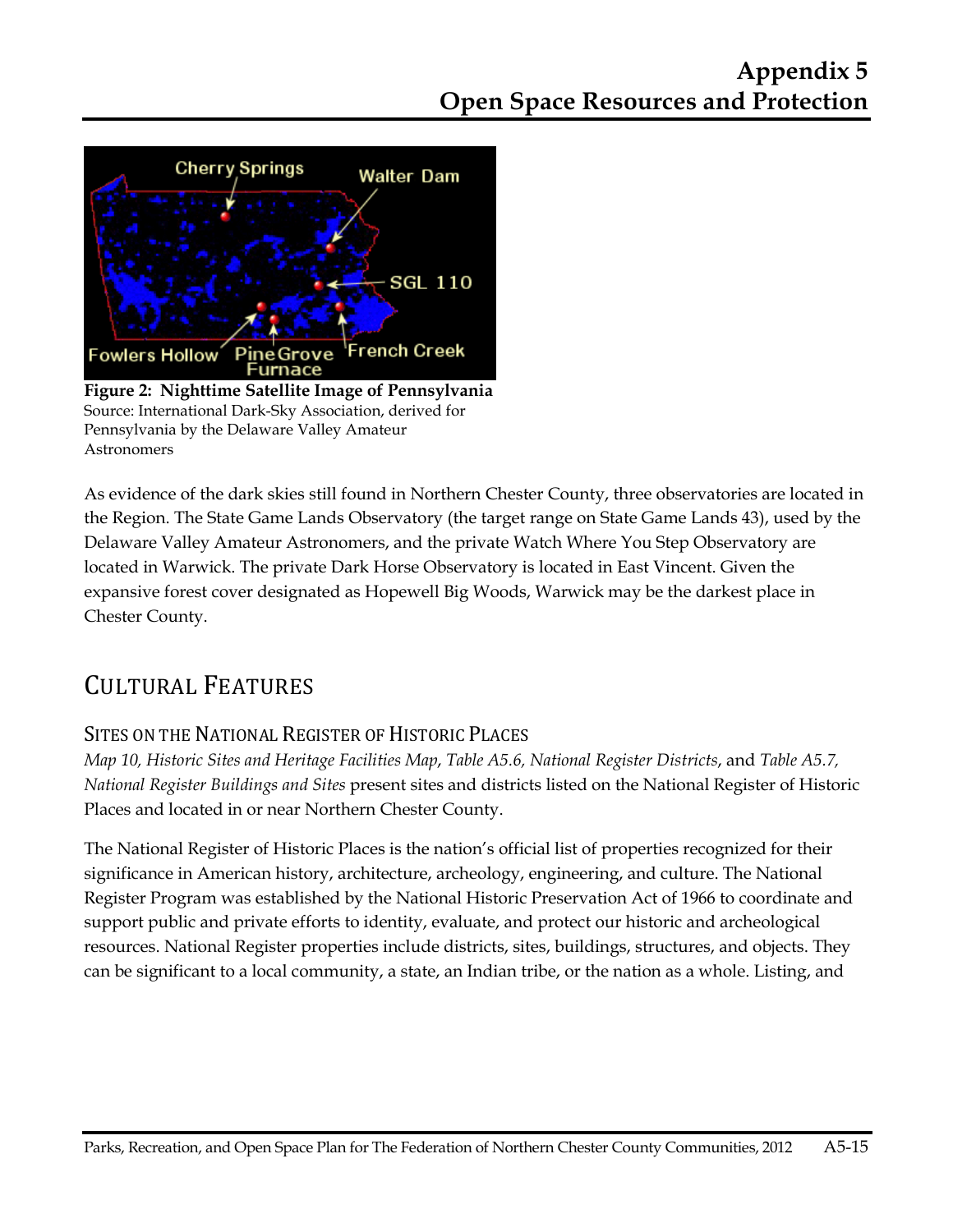even nomination, of properties often changes the way communities perceive their historic resources and gives credibility to efforts to preserve these resources as irreplaceable parts of the community.<sup>6</sup>

Spatial data from the National Park Service shows 38 historic sites and 16 historic districts in Northern Chester County. Data from the Pennsylvania Historical and Museum Commission lists two additional districts and one additional building. Districts are found in all nine municipalities and their periods of significance span from 1700 to 1949. The majority of districts are significant for their architecture. Individual National Register-listed historic buildings and sites found in eight of the nine municipalities (none in North Coventry) present a full array of structures associated with early settlement life: homes, farms, mills, churches and social halls, and bridges. The majority are significant for their architectural style, dating from as early as 1700 to as late as 1974.

| Historic District Name and Contents <sup>7</sup> | Topic and Period of Significance <sup>8,9</sup>        | <b>Municipal Location</b> |
|--------------------------------------------------|--------------------------------------------------------|---------------------------|
| Birchrunville Historic District                  | For architecture and commerce,                         | West Vincent Township     |
| 193 acres, 53 buildings, 1 structure             | 1800-1924                                              |                           |
| Chester Springs Historic District                | For architecture, social history, art,                 | West Pikeland Township    |
| Also known as Good News Buildings                | and military, 1800-1849                                |                           |
| Yellow Springs Spa                               |                                                        |                           |
| 145 acres, 7 buildings, 1 structure              |                                                        |                           |
| Coventryville Historic District                  | For industry (Warwick (iron)                           | South Coventry Township,  |
| 338 acres                                        | Furnace) and architecture, 1700-1749<br>and 1875-1899  | Warwick Township          |
| French Creek Farm                                | For architecture, 1750-1824                            | West Vincent Township     |
| Also known as Aman Farm                          |                                                        |                           |
| 20 acres, 4 buildings                            |                                                        |                           |
| Fricks Locks Historic District                   | For transportation (canal) and                         | East Coventry Township    |
| 18 acres, 12 buildings, 10 structures            | architecture, 1750-1949                                |                           |
| Hopewell Furnace National Historic Site;         | For industry, military, and                            | Warwick Township          |
| Hopewell Village National Historic Site          | architecture, 1750-1899                                |                           |
| 848 acres, 24 buildings, 15 structures           |                                                        |                           |
| Kimberton Village Historic District              | For architecture, education,                           | East Pikeland Township    |
| 40 acres, 3 buildings                            | commerce, 1700 to 1799;                                |                           |
|                                                  | 18 <sup>th</sup> - and 19 <sup>th</sup> -century stone |                           |
|                                                  | buildings in Chester County                            |                           |
|                                                  | vernacular architecture and post-                      |                           |
|                                                  | Civil War lot pattern around the                       |                           |
|                                                  | railroad station                                       |                           |
| Kimberton Historic District (Boundary            | For architecture, transportation,                      | East Pikeland Township    |

#### **Table A5.6: Districts on the National Register of Historic Places**

<sup>6</sup> Pennsylvania Historical and Museum Commission, *National Register of Historic Places Fact Sheet*.

<sup>7</sup> http://www.nationalregisterofhistoricplaces.com, accessed March 9, 2011.

8 Ibid.

 $\overline{a}$ 

<sup>9</sup> http://www.livingplaces.com, accessed March 9, 2011.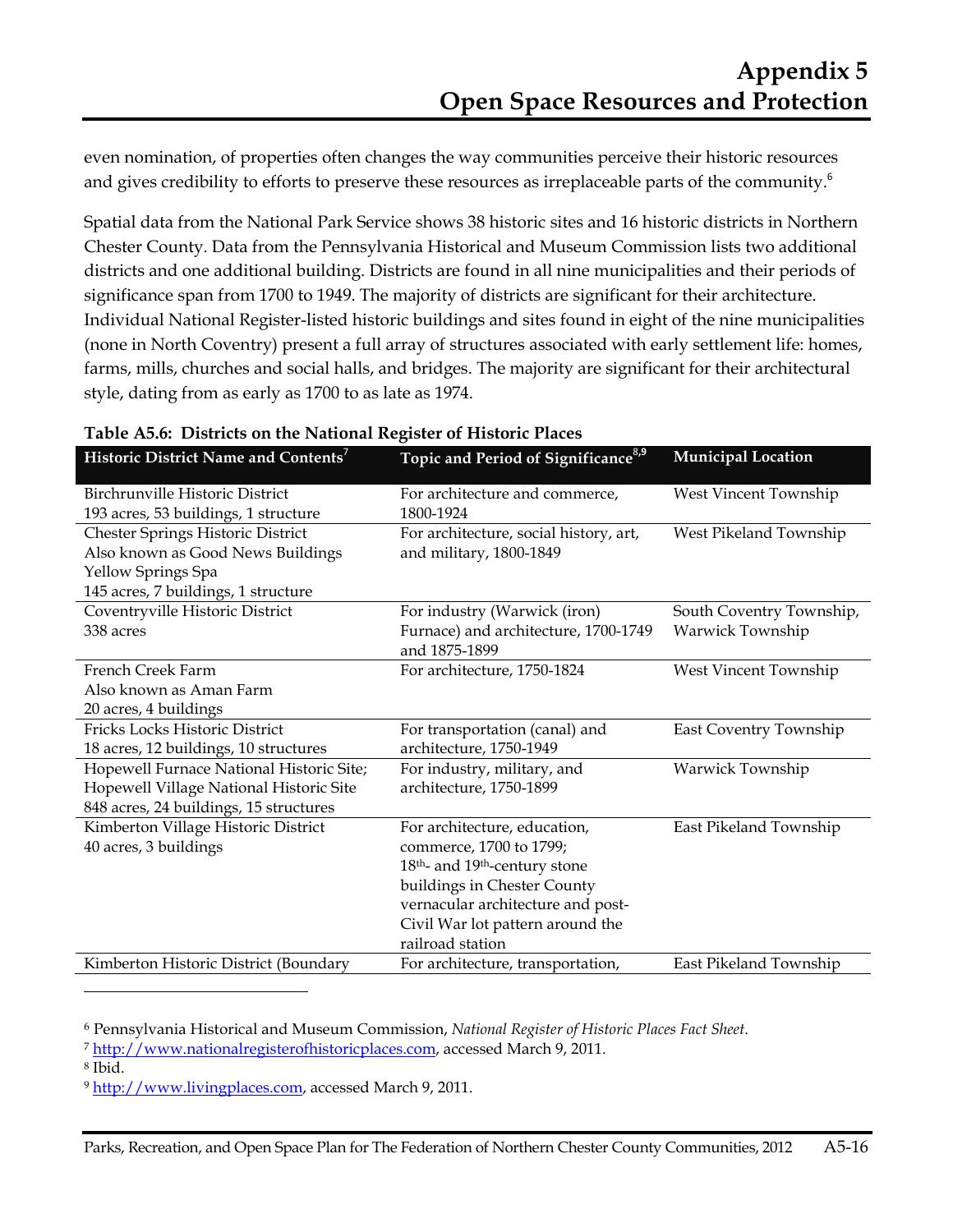# **Appendix 5 Open Space Resources and Protection**

| Historic District Name and Contents'                  | Topic and Period of Significance <sup>8,9</sup>                              | Municipal Location        |
|-------------------------------------------------------|------------------------------------------------------------------------------|---------------------------|
| Increase)                                             | education, and commerce, 1750-1924                                           |                           |
| 44 acres, 46 buildings, 2 structures                  |                                                                              |                           |
| Middle Pickering Rural Historic District;             | For architecture, agriculture,                                               | Pikeland, Yellow Springs, |
| Pickering & Pigeon Run Rural Historic                 | exploration/settlement, 1750-1949                                            | Merlin, Church and        |
| District                                              |                                                                              | Pickering Roads in East   |
| Also known as Stonorov, Oskar G., House               |                                                                              | Pikeland Township, West   |
| 1,055 acres, 76 buildings, 15 structures              |                                                                              | Pikeland Township,        |
|                                                       |                                                                              | Charlestown Township      |
| North Warwick Historic and Archeological              | For historic-non-aboriginal, historic-                                       | Warwick Township          |
| District                                              | aboriginal, architecture,                                                    |                           |
| 1,849 acres, 55 buildings, 13 structures,<br>1 object | exploration/settlement, industry,<br>from 3499 BC to 1949 AD                 |                           |
| Parker's Ford                                         | For transportation and commerce,                                             | East Vincent Township     |
| 8 acres, 5 buildings, 1 structure                     | 1750 - 1824                                                                  |                           |
| Pottstown Landing Historic District                   | 18 <sup>th</sup> , 19 <sup>th</sup> , and 20th century buildings,            | North Coventry Township   |
| 22 acres, 76 buildings                                | representing Colonial Farmhouse,                                             |                           |
|                                                       | conservative Victorian Gothic,                                               |                           |
|                                                       | Bungalow and American Four-                                                  |                           |
|                                                       | Square, and Century Revivals or                                              |                           |
|                                                       | American Movements                                                           |                           |
| Prizer's Mill Complex                                 | For industry, 1750-1799 and 1875-                                            | East Pikeland Township    |
| 4 acres, 5 buildings, 2 structures                    | 1899                                                                         |                           |
| Reading Furnace Historic District                     | For architecture, 1700-1749, 1800-                                           | East Nantmeal Township,   |
| 13 acres, 7 buildings, 1 structure                    | 1824, 1900-1949, namely a mansion                                            | Warwick Township          |
|                                                       | house, built in 1744 and expanded in<br>1812 and 1936; a tenant house, barn, |                           |
|                                                       | large shed, and three outbuildings                                           |                           |
|                                                       | built between 1740 and 1820                                                  |                           |
| Rice-Pennebecker Farm                                 | For architecture and agriculture,                                            | West Pikeland Township    |
| Also known as Fox Meadow Farm; Hench,                 | 1750-1874                                                                    |                           |
| Johannes Farm                                         |                                                                              |                           |
| 42 acres, 4 buildings, 1 structure                    |                                                                              |                           |
| St. Peters Village Historic District                  | For architecture and industry, 1825-                                         | Warwick Township          |
| 70 acres, 30 buildings, 6 structures                  | 1974, namely a late 19th century                                             |                           |
|                                                       | industrial company village including                                         |                           |
|                                                       | the mining site, worker housing, and                                         |                           |
|                                                       | tradesmen shops                                                              |                           |
| Warwick Furnace/Farms<br>786 acres, 13 buildings      | For architecture, industry,<br>agriculture, 1700-1749                        | East Nantmeal Township    |
| West Vincent Highlands Historic District              | For agriculture and architecture,                                            | West Vincent Township     |
| 1,986 acres, 147 buildings, 6 structures              | 1700 to 1949                                                                 |                           |
| Total: 5,314 acres, 491 buildings, 47 structures      |                                                                              |                           |

Source: National Park Service; National Register of Historic Places.com; Living Places.com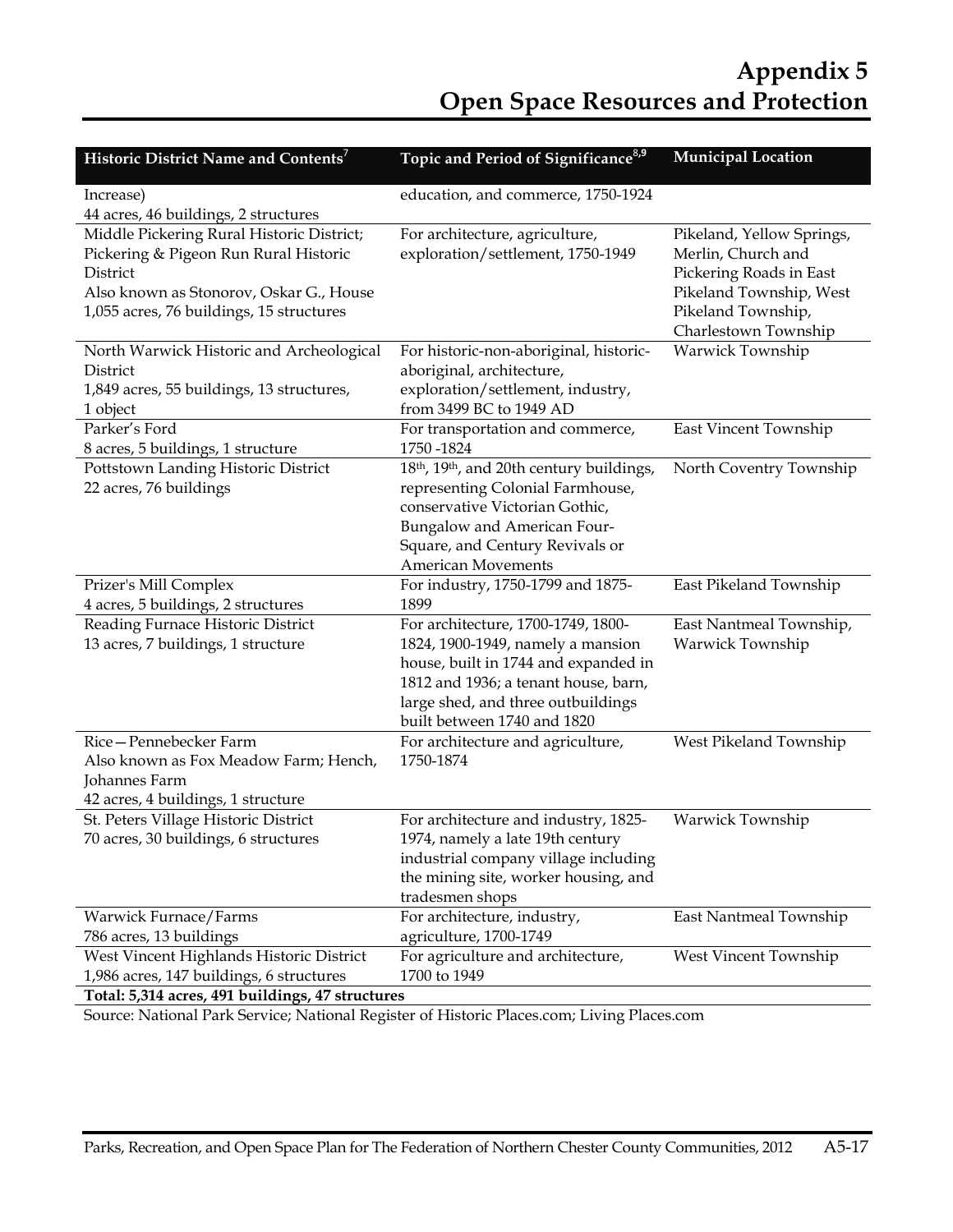| <b>Historic Building or Site Name</b>            | Area and Period of<br>Significance                       | <b>Address, Municipality</b>                                              |
|--------------------------------------------------|----------------------------------------------------------|---------------------------------------------------------------------------|
| <b>Birchrunville General Store</b>               | For architecture, social history,<br>commerce, 1875-1899 | Hollow and Flowing Springs Roads,<br>Birchrunville, West Vincent Township |
| Brower's Bridge                                  | For engineering, 1900-1924                               | Mansion Road over French Creek,<br>Warwick Township                       |
| Bull, Thomas, House                              | For architecture and                                     | East of Elverson on Bulltown Road, East                                   |
| Also known as Robert's Plantation;               | commerce, 1700-1799                                      | Nantmeal Township, Elverson                                               |
| Redding Plantation; Mt. Pleasant                 |                                                          |                                                                           |
| Clinger-Moses Mill Complex                       | For industry, agriculture,                               | South of Chester Springs on Pine Creek                                    |
| Also known as Clement's Mill                     | architecture, 1750-1799 and<br>1875-1899                 | Lane, Chester Springs, West Pikeland<br>Township                          |
| Coventry Hall                                    | For architecture, invention,                             | Off PA 23, South Coventry Township,                                       |
|                                                  | industry, 1750-1799                                      | Coventryville, South Coventry                                             |
|                                                  |                                                          | Township                                                                  |
| Deery Family Homestead                           | For architecture, social history,                        | West of Phoenixville, West Vincent                                        |
|                                                  | agriculture, 1750-1824                                   | Township                                                                  |
| East, Nicholas, House                            | For architecture, 1800-1824                              | West of Valley Forge on Kimberton                                         |
|                                                  |                                                          | Road, West Pikeland Township                                              |
| <b>Fagley House</b>                              | For architecture, 1850-1874                              | West of Phoenixville on Art School Road,                                  |
|                                                  |                                                          | West Pikeland Township                                                    |
| Hall's Bridge                                    | For engineering, 1850-1874                               | About 3 miles North of Chester Springs                                    |
| Also known as Sheeder-Hall                       |                                                          | at Sheeder Road and Birch Run, East                                       |
| <b>Bridge</b>                                    |                                                          | Vincent and West Vincent Townships                                        |
| Hare's Hill Road Bridge                          | For engineering, 1850-1874                               | West of Phoenixville on Hare's Hill<br>Road, East Pikeland Township       |
| Hartman, George, House                           | For architecture, 1750-1799                              | West of Phoenixville on Church Road,<br>East Pikeland Township            |
| Hockley Mill Farm                                | For architecture and industry,                           | Warwick Furnace Road, SE of                                               |
| Also known as Mt. Pleasant Mills;                | 1700-1949                                                | Knauertown, Warwick Township                                              |
| Knauer, Frank, Mill                              |                                                          |                                                                           |
| Kennedy Covered Bridge                           | For engineering, 1850-1874                               | Seven Stars Road over French Creek,                                       |
|                                                  |                                                          | East Vincent Township                                                     |
| Ker--Feal                                        | For education, art,                                      | 1081 Bodine Road, Chester Springs, West                                   |
|                                                  | architecture, 1925-1974                                  | Pikeland Township                                                         |
| Knauer, John, House and Mill                     | For architecture and                                     | PA 23, Knauertown, Warwick Township                                       |
| Also known as Knauer Mill                        | commerce, 1750-1799                                      |                                                                           |
| Lahr Farm (added 1979 - Building<br>- #79002199) | For architecture, 1825-1849                              | East of Elverson on PA 23, Warwick<br>Township                            |
| Lightfoot Mill                                   | For architecture and industry,                           | 1703 Conestoga Road, Chester Springs,                                     |
|                                                  | 1700-1749                                                | West Pikeland Township                                                    |
| Meredith, Simon, House                           | For architecture, 1700-1749                              | 0.5 miles West of Pughtown on                                             |
|                                                  |                                                          | Pughtown Road, Pughtown                                                   |
| Meredith, Stephen, House                         | For architecture, 1825-1849                              | PA 100 halfway between Bucktown and                                       |
|                                                  |                                                          | Pughtown, South Coventry Township                                         |
| Michener, Nathan, House                          | For architecture and                                     | West of Bucktown on Ridge Road,                                           |
|                                                  | health/medicine, 1800-1824                               | Bucktown, South Coventry Township                                         |

#### **Table A5.7: Buildings and Sites on the National Register of Historic Places**

Parks, Recreation, and Open Space Plan for The Federation of Northern Chester County Communities, 2012 A5-18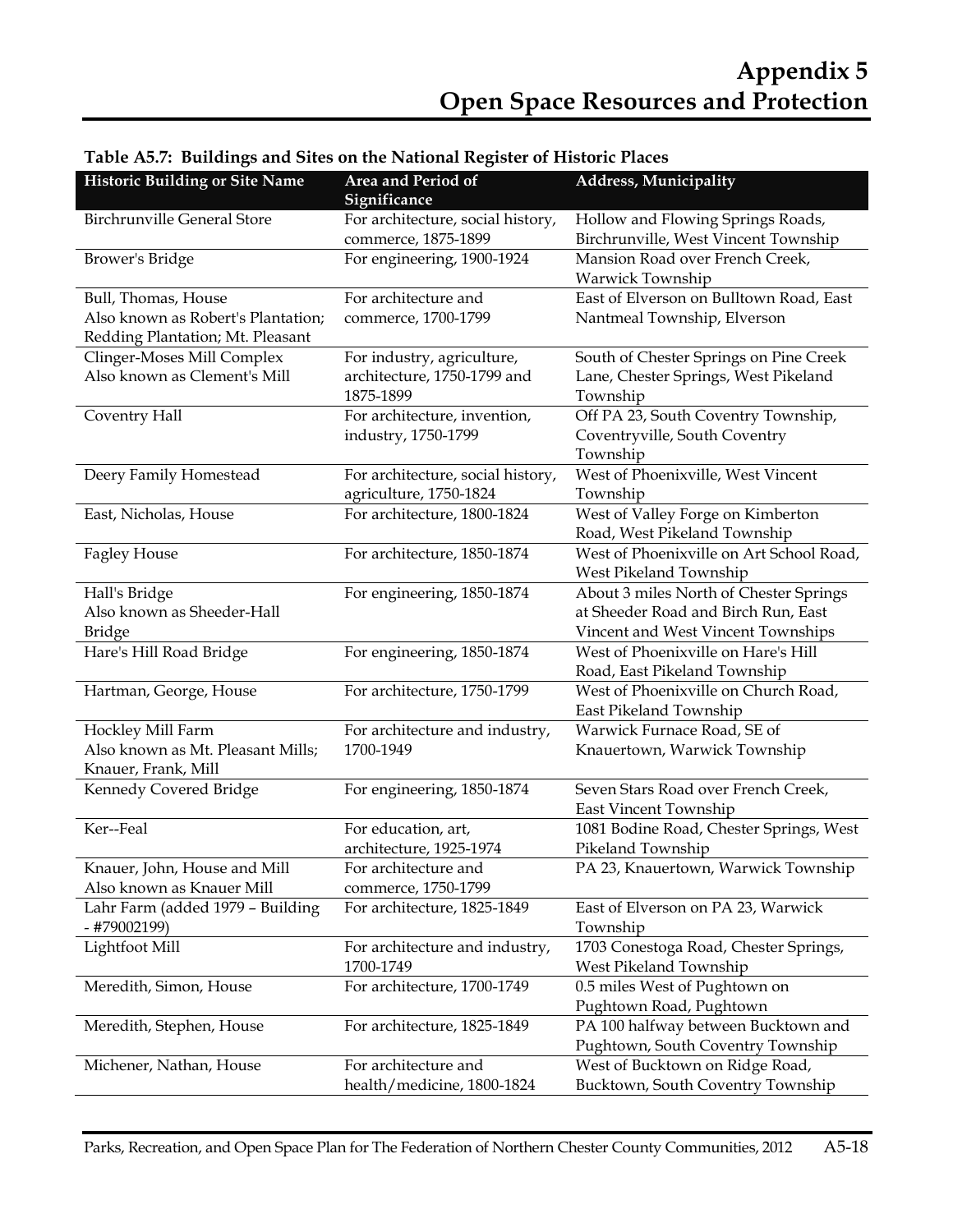| <b>Historic Building or Site Name</b> | Area and Period of<br><b>Address, Municipality</b><br>Significance |                                           |  |  |
|---------------------------------------|--------------------------------------------------------------------|-------------------------------------------|--|--|
| Rapps Dam Covered Bridge              | For architecture and                                               | West of Phoenixville on Rapps Dam         |  |  |
|                                       | engineering, 1850-1874                                             | Road, East Pikeland Township              |  |  |
| River Bend Farm                       | For military,                                                      | North of Spring City on Sanatoga Road,    |  |  |
|                                       | politics/government,                                               | East Coventry Township                    |  |  |
|                                       | architecture, 1750-1790                                            |                                           |  |  |
| Rogers, Philip, House                 | For architecture, 1750-1799                                        | Ridge Road, Warwick Township              |  |  |
| Also known as Penn Wick               |                                                                    |                                           |  |  |
| Rooke, Robert, House                  | For architecture, 1825-1849                                        | North of Downingtown on Horse-Shoe        |  |  |
|                                       |                                                                    | Trail at Fellowship Road, West Vincent    |  |  |
|                                       |                                                                    | Township                                  |  |  |
| St. Mary's Episcopal Church           | For architecture, 1825-1924                                        | Warwick Road, Elverson, Warwick           |  |  |
| Also known as Old St. Mary's          |                                                                    | Township                                  |  |  |
| Church                                |                                                                    |                                           |  |  |
| Strickland-Roberts Homestead          | For transportation and                                             | 3 miles South of Kimberton on St.         |  |  |
| Also known as Bryn Coed Farm          | architecture, 1875-1924                                            | Matthews Road, West Vincent Township      |  |  |
| <b>Townsend House</b>                 | For architecture, 1750-1799                                        | SW of Pughtown off PA 100, South          |  |  |
|                                       |                                                                    | Coventry Township                         |  |  |
| Vincent Forge Mansion                 | For industry and architecture,                                     | Cook's Glen Road, East Vincent            |  |  |
| Also known as Young's Forge           | 1750-1799                                                          | Township                                  |  |  |
| Mansion                               |                                                                    |                                           |  |  |
| Warrenpoint                           | For industry and architecture,                                     | West of Knauertown off PA 23, Warwick     |  |  |
| Also known as Branson, William,       | 1750-1799                                                          | Township, Knauertown, Warwick             |  |  |
| House; Templin Farm                   |                                                                    | Township                                  |  |  |
| <b>Warwick Mills</b>                  | For architecture,                                                  | East of Elverson off PA 23 on James Mills |  |  |
| Also known as James Mills with        | communications, and                                                | Road, Elverson, Warwick Township          |  |  |
| Jacob Hager House and Tenant          | agriculture, 1750-1799                                             |                                           |  |  |
| House                                 |                                                                    |                                           |  |  |
| Welkinweir                            | For conservation, architecture,                                    | 1368 Prizer Road, East Nantmeal           |  |  |
| Also known as Rodebaugh, Grace        | and other, 1925-1974                                               | Township                                  |  |  |
| and Everett, Estate; Morris, Edwin,   |                                                                    |                                           |  |  |
| Farm                                  |                                                                    |                                           |  |  |
| Winings, Jacob, House and Clover      | For architecture, 1750-1799                                        | SW of Elverson on James Mill Road,        |  |  |
| Mill                                  |                                                                    | Warwick Township                          |  |  |

Source: National Park Service; National Register of Historic Places.com; Living Places.com

## LOCAL HISTORIC SITES

Many more sites hold historic significance to the Region, Chester County, or Pennsylvania. Examples of these include:

- Sulphur springs, valued by Native Americans and European settlers for their medical properties, in West Pikeland.
- First churches in the Region, including the German Reformed Church, now known as the East Vincent United Church of Christ; Coventry Church of the Brethren, built about 1724 and the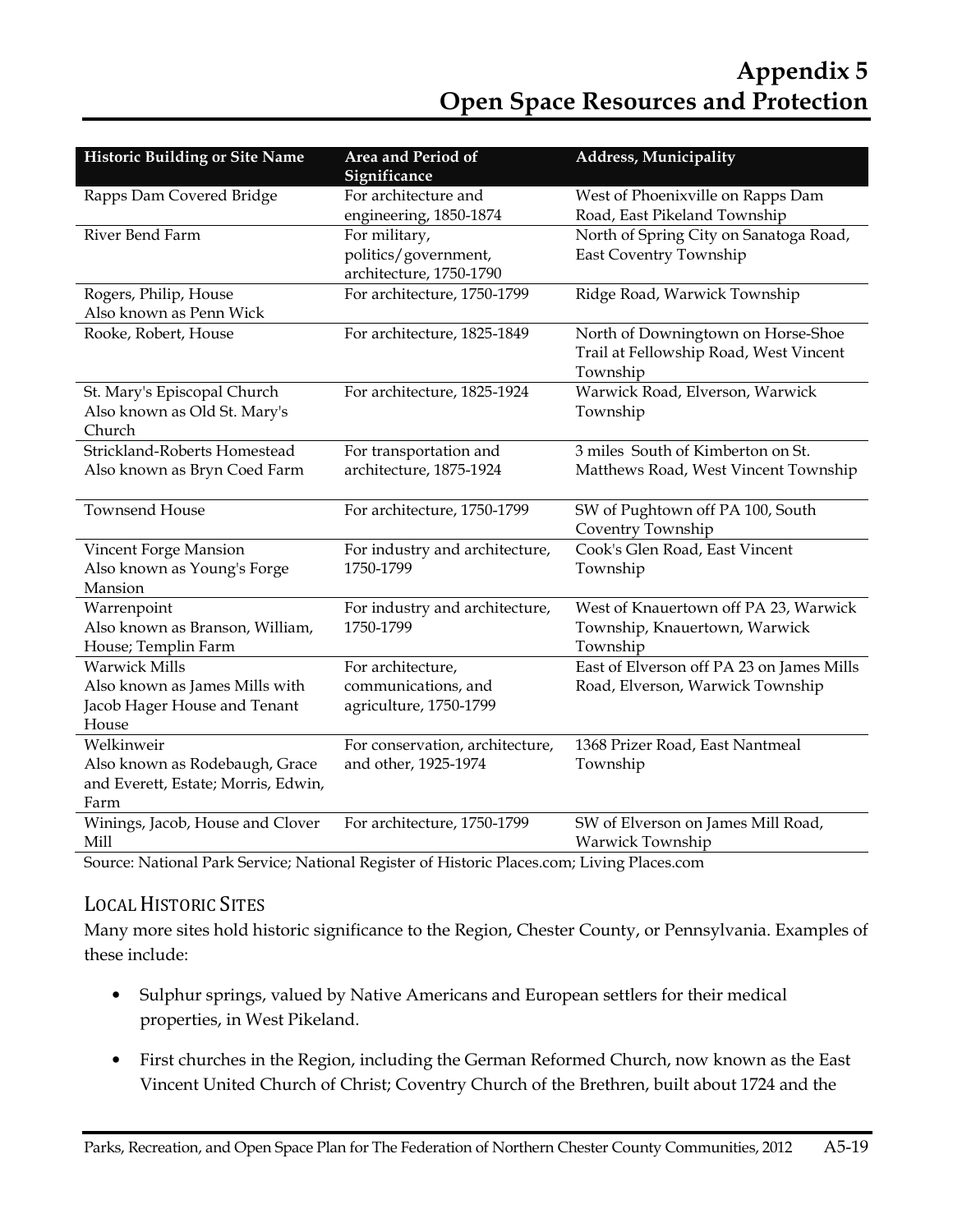oldest church of that denomination in continuous use in America; African Union Church (the Union Meeting House on Chestnut Hill near Coventryville) in Coventry (now South Coventry) Township, originally comprised largely of free Africans, some of whom had been rescued from illegal slave-smuggling ships and relocated with families in the Pottstown area.<sup>10</sup>

- Numerous mills, including Snyder's Mill (1776), the site of a gunpowder mill built for General George Washington during the Revolutionary War, later built and operated as a linseed oil mill, a clover mill, a saw and grist mill, a spoke mill and a flour mill from 18030 to 1935, in East Pikeland.
- Revolutionary War Soldiers Cemeteries in East Coventry (Ellis Woods Cemetery) and East Vincent.
- The seven one-room schoolhouses in East Vincent Township, including the Hickory Grove School House (1856); preserved and restored by the East Vincent Township Historical Commission.
- Multiple covered bridges, including the Sheeder Hall Bridge (1850) over French Creek between East Vincent and West Vincent, and Kennedy Bridge (1856 – rebuilt in the 1980s as an exact replacement save for the use of fire and insect resistant wood).
- Railroads corridors, including the Pickering Valley Branch of the Reading Railroad Company, and the stations that served or promoted the development of villages, e.g. Chester Springs

These are but a few of the many sites listed among municipal documents that represent the Region's local history and its role in our national heritage.

## HERITAGE AND INTERPRETATION FACILITIES

 $\overline{a}$ 

**Hopewell Furnace National Historic Site** and **French Creek State Park** each contain multiple historic structures and interpretive facilities. See Appendix 2 for descriptions of these sites.

**Historic Yellow Springs** (HYS)**<sup>11</sup>** is a private, nonprofit enterprise in Chester County that preserves and promotes the history and arts of Yellow Springs village. Trails through the grounds are open to the public. Historic Yellow Springs is home to the **Chester Springs Studio**, a vibrant arts center that hosts classes, workshops, and exhibitions in the visual arts. HYS programs allow visitors to explore more than 300 years of history, a rich artistic heritage, and inspiring natural beauty. Education staff offer custom group tours and maintain a self-guided tour program. Exhibits, including a permanent

<sup>&</sup>lt;sup>10</sup> http://www.faucsc.org/download/FAUCSCbackgrounder.pdf, accessed June 28, 2011.

<sup>11</sup> www.yellowsprings.org, accessed December 10, 2010.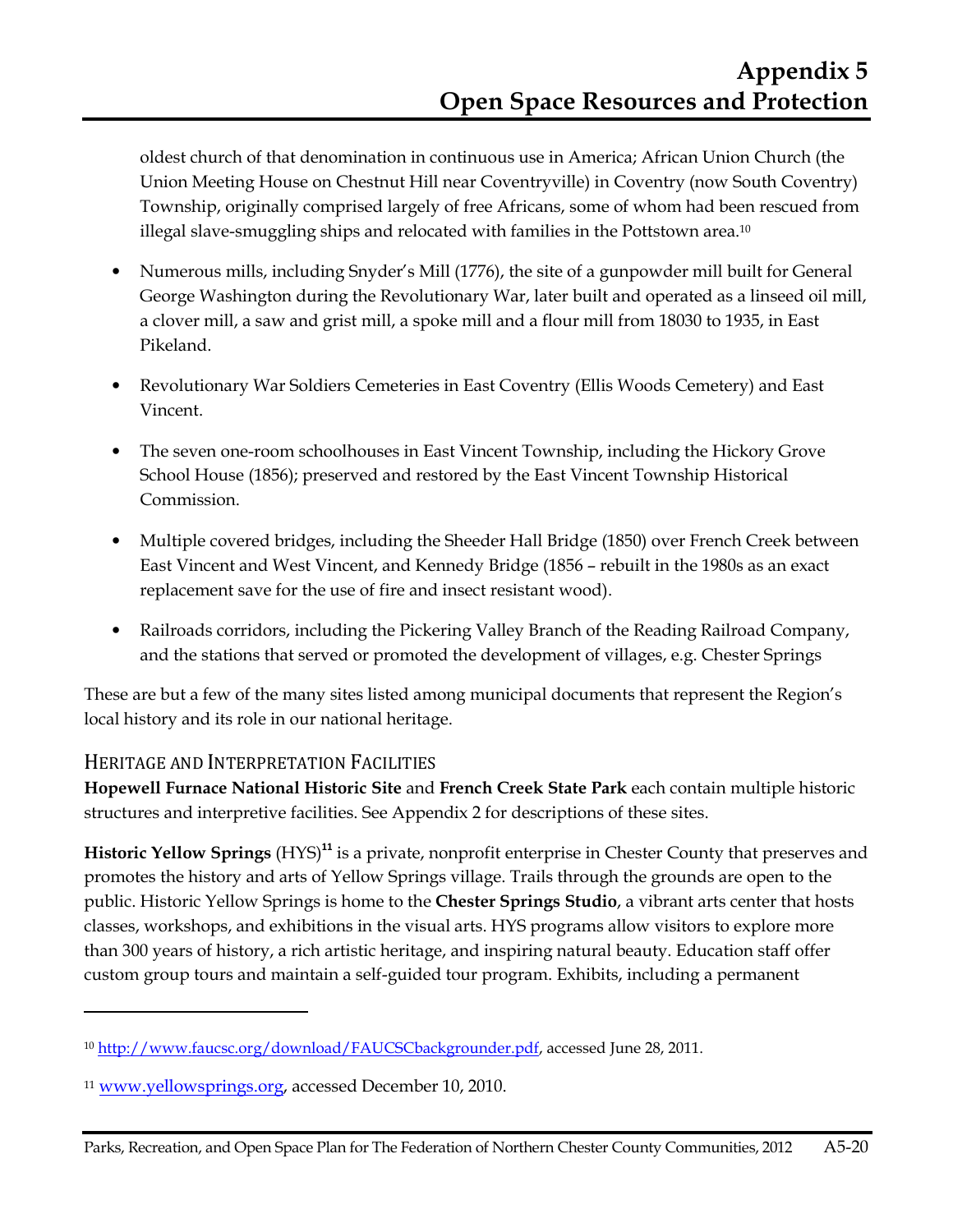orientation exhibit, The Lure of the Springs, trace the site's history through original artifacts and images and present the work of innovative artists. Special programs include lifelong learning opportunities for senior groups and summer camps for youth. A lecture series, "Third Wednesdays," brings experts in a variety of fields to the village for enriching discussions.

# PROTECTED OPEN SPACE

*Map 7, Protected Lands*, illustrates the 19,563.9 acres of protected open space in Northern Chester County (26.0 percent of the 75,278.1 acre region) using best available data as of August 2009. Protected open space is defined by the Chester County Planning Commission as "land and water areas that have little or no development; are used for recreation or preserving cultural or natural resources, including productive agricultural soils; and are protected either permanently or on a long-term basis." This total includes 13,423.4 acres of land, or 19.2 percent of the Region, that is protected primarily for land and resource conservation as well as 4,849.5 acres, or 6.5 percent, that is protected as federal, state, county, or municipal public recreation lands.

At the municipal level, East Nantmeal has the largest amount of protected open space (5,143.5 acres) as well as the largest percentage of protected open space (49.1 percent) within its municipal boundary. East Coventry has the smallest amount of protected open space (615.1 acres) and the smallest percentage of protected open space (8 percent) within its municipal boundary.

## TYPES AND METHODS USED

The abundance of protected open space in Northern Chester County results from a variety of public and private land protection techniques, as listed in *Table A5.8*, *Protected Lands by Type by Municipality*. Seven techniques have been used to protect private land in the Region, in addition to public acquisition of recreation lands.

#### *AGRICULTURAL EASEMENTS*

Agricultural easements held by Chester County are found in all nine municipalities and total 3,897.9 acres. East Nantmeal has the greatest amount of land protected by agricultural easements, 1,053.7 acres; East Pikeland, the smallest, 1.8 acres.

The Chester County Agricultural Land Preservation Board (ALPB), as authorized by the Chester County Board of Commissioners, implements the Commonwealth of Pennsylvania Agricultural Conservation Easement Purchase Program and the Chester County Challenge Grant Program. Through each Program, the County seeks to proactively preserve the agricultural base that retains Chester County's leading industry.

The purpose of the Commonwealth Agricultural Conservation Easement Purchase Program is to preserve viable agricultural lands. The statewide program has been uses in Chester County since 1989.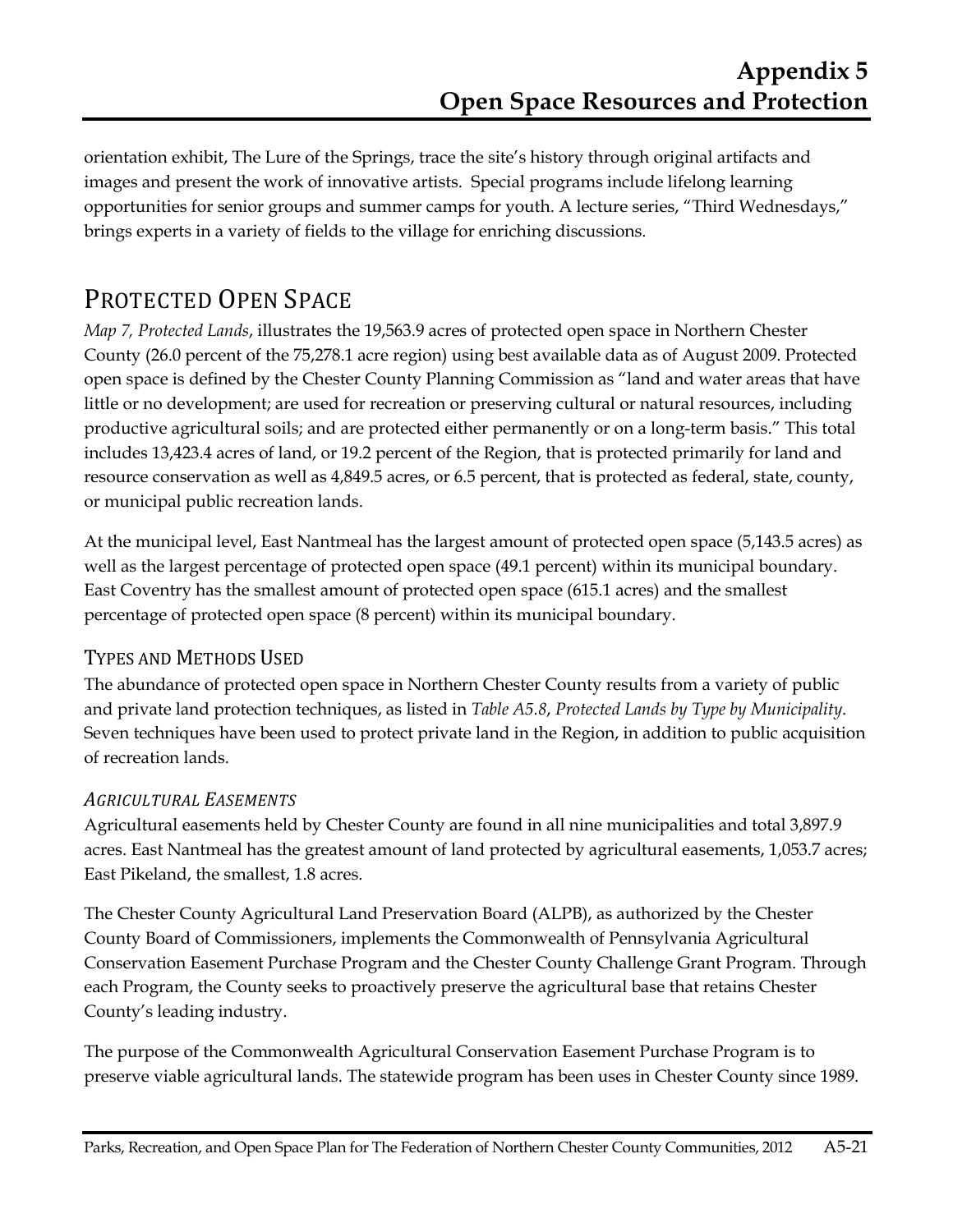## **Appendix 5 Open Space Resources and Protection**

| <b>Protection Technique</b>                           | East<br>Coventry | East<br>Nantmeal Pikeland Vincent | East    | East    | <b>North</b><br>Coventry | South<br>Coventry | Warwick  | West<br>Pikeland | West<br>Vincent | Northern<br><b>Chester</b><br>County<br>Acres | Percent of<br>Northern<br><b>Chester</b><br>County |
|-------------------------------------------------------|------------------|-----------------------------------|---------|---------|--------------------------|-------------------|----------|------------------|-----------------|-----------------------------------------------|----------------------------------------------------|
| <b>Agricultural Easement</b>                          | 288.1            | 1,053.7                           | 1.8     | 790.3   | 642.5                    | 406.9             | 225.4    | 10.1             | 479.1           | 3,898.0                                       | 5.2%                                               |
| <b>Conservation Easement</b>                          |                  | 3,486.1                           | 908.7   |         | 9.3                      | 479.1             | 210.8    | 940.7            | 1,074.4         | 6,585.5                                       | 8.7%                                               |
| Deed Restriction                                      |                  | 532.7                             |         |         |                          |                   |          |                  | 5.2             | 537.9                                         | 0.7%                                               |
| Homeowners<br><b>Association Open Space</b>           | 22.5             | 64.2                              | 207.2   |         | 88.7                     | 60.9              |          | 274.3            | 309.7           | 1,179.4                                       | 1.4%                                               |
| Municipal Open Space                                  | 82.3             | 7.8                               | 196.3   | 38.2    | 23.5                     | 273.1             | 91.0     | 250.2            | 324.6           | 2,491.5                                       | 3.3%                                               |
| Parcels owned in-fee by<br><b>Land Trusts</b>         |                  | 661.8                             | 1.5     | 12.0    | 513.4                    | 47.4              | 426.5    | 90.8             | 76.0            | 1,815.3                                       | 2.4%                                               |
| Transfer of<br>Development Rights                     |                  |                                   | 0.5     |         |                          |                   |          |                  | 603.5           | 604.0                                         | 0.8%                                               |
| Subtotal**                                            | 392.9            | 5,806.2                           | 1,316.0 | 840.5   | 1,277.4                  | 1,267.3           | 953.7    | 1,566.1          | 2,872.5         | 16,292.8                                      | 21.6%                                              |
| Acres with more than<br>one protection (-)            | 58.3             | 668.4                             | 35.2    | 0.0     | 0.0                      | 2.4               | 0.0      | 0.0              | 274.0           | 1,582.4                                       | 2.1%                                               |
| <b>Public Recreation</b><br>Lands $(+)$               | 280.5            | 5.7                               | 104.4   | 184.5   | 367.7                    | 79.0              | 3,706.3  | 111.3            | 14.0            | 4,853.5                                       | 6.4%                                               |
| <b>Total</b>                                          | 615.1            | 5,143.6                           | 1,385.2 | 1,025.0 | 1,645.1                  | 1,344.0           | 4,660.0  | 1,677.4          | 2,612.5         | 19,563.9                                      | $26.0\%$                                           |
| Percent of Regional<br>Protected Open Space           | 3.1%             | 26.3%                             | 7.1%    | 5.2%    | 8.4%                     | 6.9%              | 23.9%    | 8.6%             | 13.4%           |                                               |                                                    |
| Municipal Area                                        | 6,982.3          | 10,484.0                          | 5,691.9 | 8,736.7 | 8,638.6                  | 4,861.8           | 12,093.1 | 6,374.3          | 11,415.6        | 75,278.1                                      |                                                    |
| Percent of Protected<br>Open Space by<br>Municipality | 8.8%             | 49.1%                             | 24.3%   | 11.7%   | 19.0%                    | 27.6%             | 38.5%    | 26.3%            | 22.9%           |                                               |                                                    |

#### **Table A5.8: Protected Lands by Type by Municipality, 2009\***

49.1% 24.3% 11.7% 19.0% 27.6% 38.5% 26.3% 22.9% \* 2009 data was provided by Chester County and supplemented with readily available municipal records.

\*\*This subtotal reflects the acreage of all protection types in place; some parcels have more than one protection type and therefore some doublecounting occurs. Source: Chester County GIS Department; East Pikeland Township; Gannett Fleming, Inc.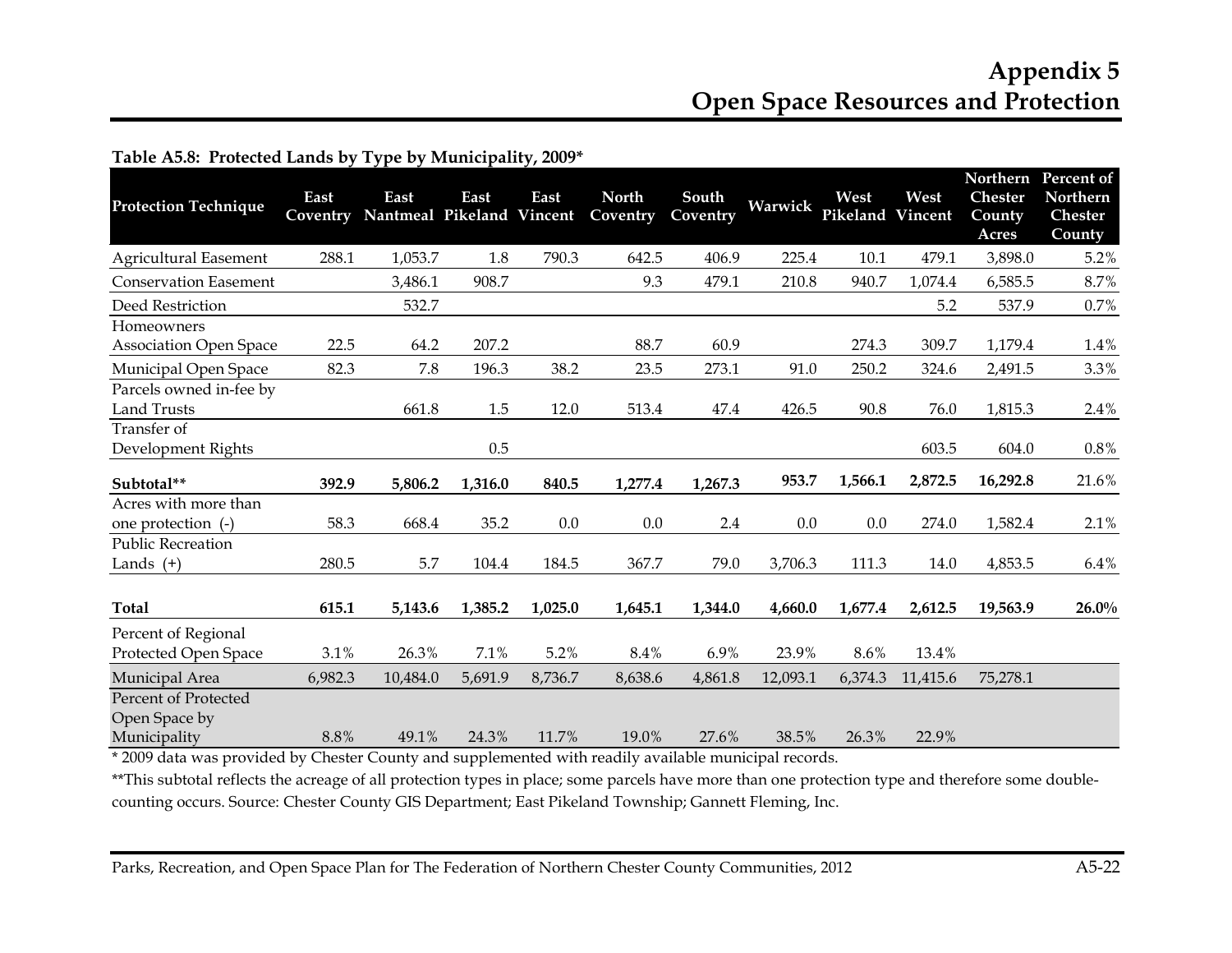This program has preserved 39 farms on 3,173.4 acres in the Northern Chester County region, or roughly 11-12 percent of the 338 farms on 28,818 acres in Chester County (data as of July 1, 2011); some parcels have only a portion under easement. Due to the prevalence of prime farmland soils, the southwest region of Chester County competes more effectively for agricultural conservation easements.

The purpose of the Chester County Challenge Grant Program is to preserve agricultural land in Chester County in accordance with the strategy developed by the Board of County Commissioners. Lands in Chester County that are designated as a Rural Resource Area according to the Landscapes2 County comprehensive plan and located in locally adopted Agricultural Security Areas will be targeted for agricultural conservation easement acquisition. These areas contain prime agricultural soils, are generally designated for agriculture in local comprehensive plans and are concentrations of actively farmed land in Chester County. This program has preserved 724.6 acres in the Northern Chester County region, or roughly 13 percent of 5,372 acres protected by this program in Chester County.

#### *CONSERVATION EASEMENTS*

Conservation easements protect 7,109.1 acres in seven municipalities in the Region. Under a conservation easement, a landowner voluntarily agrees to sell or donate certain rights associated with his or her property—often the right to subdivide or develop—and a private organization or public agency agrees to hold the right to enforce the landowner's promise not to exercise those rights.<sup>12</sup> Conservation easements are held by the French and Pickering Creeks Conservation Trust, the Natural Lands Trust, Brandywine Conservancy, and other land trusts. Again, East Nantmeal has the greatest amount of land protected by conservation easements, 3,468.1 acres; North Coventry, the smallest, 9.3 acres.

#### *DEED RESTRICTIONS*

 $\overline{a}$ 

Deed restrictions are voluntary, self-imposed limitations to future development of a parcel by the landowner. Landowners in East Nantmeal have used this technique to protect 537.9 acres, including a parcel that spans the border with West Vincent.

#### *HOMEOWNER ASSOCIATION OPEN SPACE LANDS*

Nearly 1,100 acres have been protected within private neighborhoods as a condition of the subdivision and land development process in seven of the nine municipalities. This type of open space protection is most prevalent in West Vincent where 309.7 acres are protected by private homeowners associations.

<sup>&</sup>lt;sup>12</sup> The Nature Conservancy, www.nature.org, accessed May 12, 2011.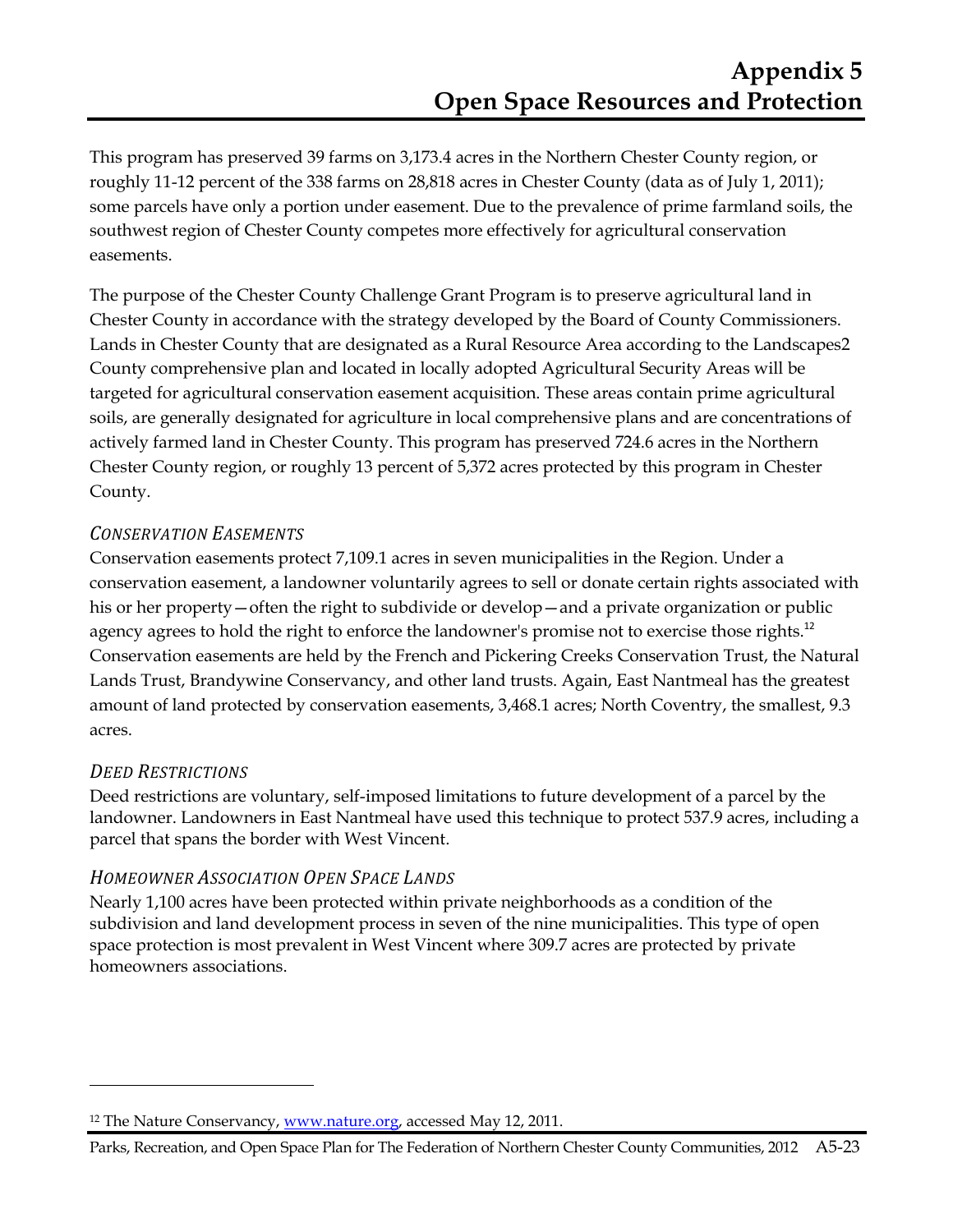### *MUNICIPAL OPEN SPACE*

Eight of the nine municipalities have protected open space through land acquisition or easement or influenced open space protection through their land development requirements. These include the 12 named tracts acquired as open space and available for passive recreation, as listed in *Table 9, Municipal Open Space/Passive Parkland* (also shown as Table 2 in Appendix 2), as well as other parcels. A total of 1,287.0 acres has been protected with this technique.

| <b>Facility Name</b>                       | Municipal Location   | Ownership | Acreage |
|--------------------------------------------|----------------------|-----------|---------|
| <b>Maack Property</b>                      | <b>East Coventry</b> | Municipal | 59.9    |
| French Creek Open Space (multiple parcels) | East Pikeland        | Municipal | 98.7    |
| <b>Graham Tract Reserve</b>                | East Pikeland        | Municipal | 38.6    |
| Hares Hill Bridge Reserve                  | East Pikeland        | Municipal | 12.7    |
| Pickering Creek Reserve (A and B)          | East Pikeland        | Municipal | 30.7    |
| <b>Township Municipal Complex</b>          | East Pikeland        | Municipal | 22.0    |
| Coventry Woods                             | North Coventry       | Municipal | 538.0   |
| Coventry Woods                             | South Coventry       | Municipal | 15.0    |
| Town Forest (Woody's Woods)                | South Coventry       | Municipal | 263.0   |
| Coventry Woods                             | Warwick              | Municipal | 67.0    |
| Hill School Tract (Coventry Woods)         | Warwick              | Municipal | 16.1    |
| Hallman's Field (Pickering Preserve)       | West Pikeland        | Municipal | 2.0     |
| <b>Total</b>                               |                      |           | 1163.7  |

**Table A5.9: Municipal Open Space/Passive Parkland** 

## *PARCELS OWNED IN-FEE BY LAND TRUSTS*

Land trusts and conservancies own land in-fee or fee-simple in the Region. The French and Pickering Creeks Conservation Trust and The Nature Conservancy own 1,829.4 acres in eight of the nine municipalities in the Region. Once more, the most land protected by this technique is located in East Nantmeal, 661.8 acres.

## *TRANSFER OF DEVELOPMENT RIGHTS*

West Vincent is the only municipality where transfer of development rights was used as of August 2009. As reported by the township, private developers bought the development rights from 603.5 acres, including a parcel that spanned into East Pikeland Township, and transferred them to other areas of the township where development was deemed more desirable.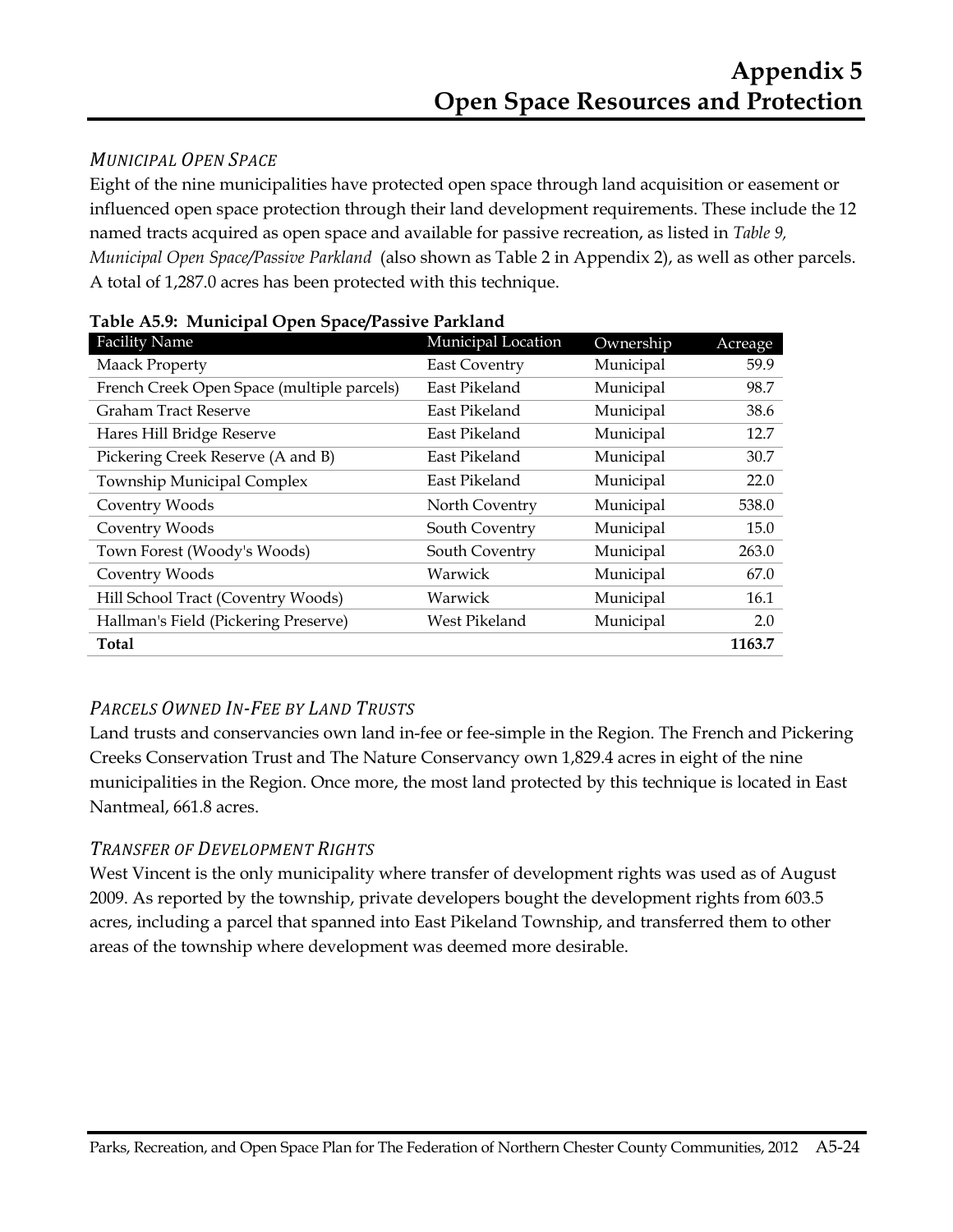### OVERLAPPING PROTECTIONS

In several locations, more than one protection technique has been used to ensure compliance. Lands where this has occurred are found in five municipalities and total 1,582.4 acres. To avoid doublecounting, this figure is deducted from the 16,264.5 acres shown as protected in *Table A5.8*.

#### *PUBLIC RECREATION LANDS*

Public recreation lands are also considered protected for the long term by the nature of their ownership and use, though few if any easements or deed restrictions are in place. These lands representing 4,853.5 acres are described in detail in Appendix 2.

## CLEAN AND GREEN: A TAX BENEFIT PROGRAM FOR WORKING LANDSCAPES

Landowners have enrolled 30,388.5 acres—nearly all of the agricultural and forested land in Northern Chester County—in the Clean and Green Program, established by the Pennsylvania Farmland and Forest Land Assessment Act of 1974 (Act 319), as shown in *Table A5.10, Acres Enrolled in Clean and Green*. The program provides a real estate tax benefit to enrolled landowners, enabling lands to be assessed according to use, namely agricultural, agricultural reserve, or forest reserve, rather than the prevailing market value. Such strong participation in the program suggests that landowners are fiscally conservative in regard to property tax values.

Clean and Green program enrollment does not specifically indicate a landowner's interest in open space protection and does not preclude protection. By comparing Map 5, Working Landscapes, and Map 7, Protected Lands, one sees that many have already protected their land.

| Acres                                      |
|--------------------------------------------|
| 30,388.50                                  |
| 40.50%                                     |
| 1,904.60                                   |
| 5,796.60                                   |
| 1,521.80                                   |
| 3,056.70                                   |
| 2,776.00                                   |
| 1,993.60                                   |
| 4,551.20                                   |
| 2,690.10                                   |
| 6,097.80                                   |
| Course: Chester County Planning Commission |

#### **Table A5.10: Acres Enrolled in Clean and Green**

Source: Chester County Planning Commission

Increases in protected open space from Clean and Green lands would occur in sizeable pieces of at least 10 acres, since the minimum parcel size for all uses is 10 acres, with the exception of agricultural uses producing a minimum yearly gross income. This requirement suggests that many if not most of the parcels enrolled in the Clean and Green program in the Region are 10 acres or more.

The landscape of Northern Chester County is legally divided into thousands of parcels each with its own landowner. As subdivisions continue, the number of parcels and landowners, i.e. decision-makers,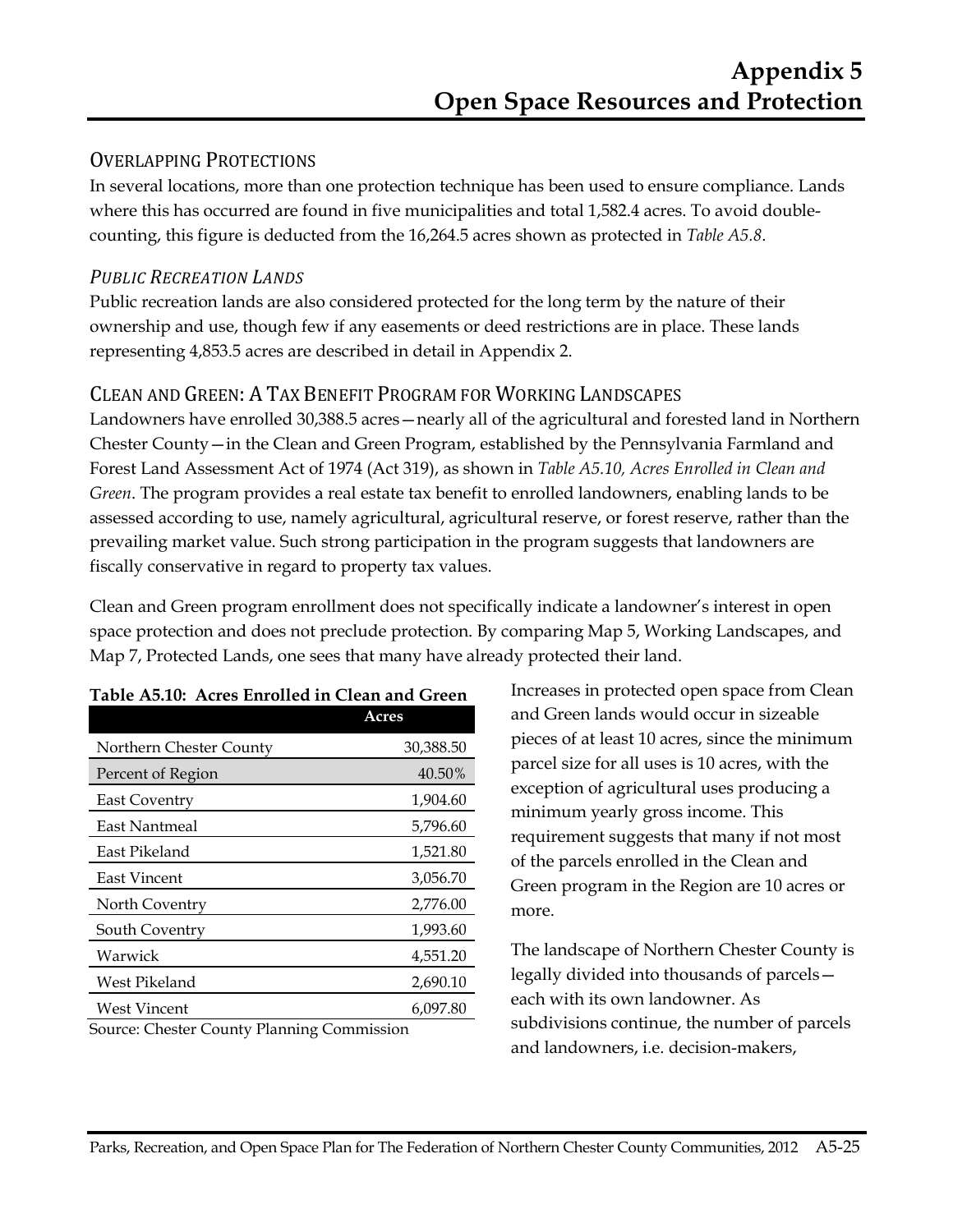continues to expand, while the average parcel size declines. Individuals and organizations advocating for open space protection have a steadily increasing audience of land managers making decisions about smaller parcels of land.

# OPEN SPACE LANDSCAPE INITIATIVES

## SCHUYLKILL HIGHLANDS

The Highlands Conservation Area, a U.S. Forest Service designation, stretch from northwest Connecticut south into southeastern Pennsylvania. The area at the nexus of the Highlands and the Schuylkill River watershed is known as the Schuylkill Highlands, a priority landscape for the Pennsylvania Department of Conservation and Natural Resources (DCNR). The Schuylkill Highlands' boundary was expanded to include the entirety of municipalities that fall within the watershed or that have important shared natural features.

The area's importance derives from the need for water quality protection, habitat conservation, and recreational development in a region poised for considerable growth. Focusing on the combination of the heavily forested Highlands area with the watershed of the second-most important water source for the Southeast (after the Delaware River) is logical and compelling.

The DCNR's Schuylkill Highlands Conservation Landscape Initiative is focused on ecotourism, recreation, and conservation. The Schuylkill Highlands contains a number of large habitat areas that have been called out for protection by county planning commissions, state agencies, and private conservancies. Hopewell Big Woods is perhaps the largest and best known (described below), but the Oley Hills, Unami Forest, Neversink Mountain, and Swamp Creek Corridor are other well-known examples. Public trails along the Schuylkill River have been gradually expanding for many years, and other trail initiatives are under way to connect this spine to adjoining gateways and destinations.

## HOPEWELL BIG WOODS

Hopewell Big Woods is the name given to the last large, unbroken forest left in southeastern Pennsylvania. The expanse of 73,000 acres, more than half of which lies in Northern Chester County, surrounds French Creek State Park and the Hopewell Furnace National Historic Site and comprises many of the natural and cultural resources mentioned above. Hopewell Big Woods is home to hundreds of plant, animal, and bird species (some rare, threatened, or endangered), pristine forest, unique wetlands, clean streams, historic landscapes, and recreational opportunities. Hopewell Big Woods is one of the highest priority conservation areas in the Pennsylvania Highlands.

The Hopewell Big Woods Partnership, led by the Natural Lands Trust, is a group of more than 30 government agencies, private nonprofits, and municipal entities. The partnership was established to organize and coordinate effort to achieve the following conservation goals: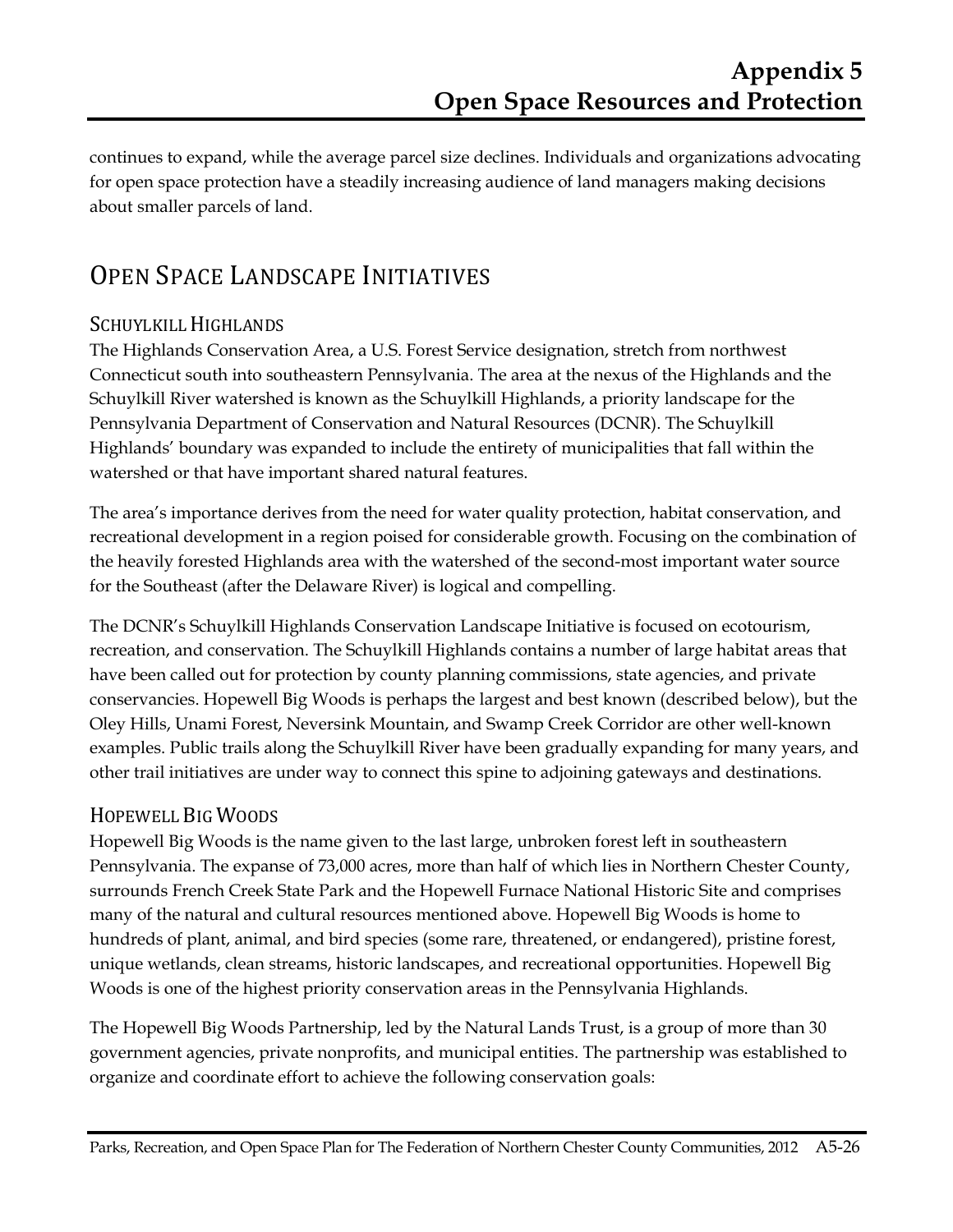- 1. The permanent protection and stewardship of at least 15,000 acres of unbroken forest in and around French Creek State Park.
- 2. The conservation of water quality and quantity in the watersheds of the Upper Reaches of French Creek, the entirety of Hay Creek, and the other smaller watersheds within the Hopewell Big Woods.
- 3. The conservation of state- and federally-listed and other rare species occurring within the Hopewell Big Woods.
- 4. The promotion of the recreational resources located in and around the Hopewell Big Woods.

5. The encouragement of compatible economic development within the Hopewell Big Woods that is consistent with the other conservation goals

6. The protection of historic and other cultural resources occurring within and nearby the Hopewell Big Woods.

In 2009, the Partnership completed the *Hopewell Big Woods Trail and Recreation Concept Plan*. The envisioned trail network, linking hundreds of recreational attractions, is anticipated to boost local economies and support tourism; inspire interest in history, culture, and the environment; promote and support health and fitness; and link communities with the assets that surround them.

## SCHUYLKILL RIVER HERITAGE AREA

At 70,065 acres, the Schuylkill River National and State Heritage Area encompasses nearly all of the Northern Chester County region. The boundaries of the Heritage Area cover the Schuylkill River watershed in Schuylkill, Berks, Chester, Montgomery, and Philadelphia counties. A National Heritage Area is a place designated by Congress where natural, cultural, historic, and recreational resources combine to form a cohesive, nationally-distinctive landscape. The Heritage Area was designated as a State Heritage Area by the Commonwealth of Pennsylvania in 1995 and as a National Heritage Area by Congress in 2000. This region is nationally significant for the role that its people, places, and events played in the American, Industrial, and Environmental Revolutions.

"A variety of peoples–from the Lenni Lenapi to the first European settlers to the many other ethnic groups who migrated to the Schuylkill region over time–have called the River Valley home. Its abundant natural resources and productive soils made it an early industrial center and breadbasket for the colonies. During the American Revolution, the perseverance and sacrifice of George Washington's army at Valley Forge played a key role in the birth of a new nation. The 19th century witnessed the emergence of the Schuylkill Valley as one of the world's leading manufacturing regions, fueled in large part by anthracite coal mined from Schuylkill County. The Schuylkill River and canal system were one of the major arteries of the Industrial Revolution, transporting coal, manufactured goods, and crops to the port of Philadelphia. Industrial and mining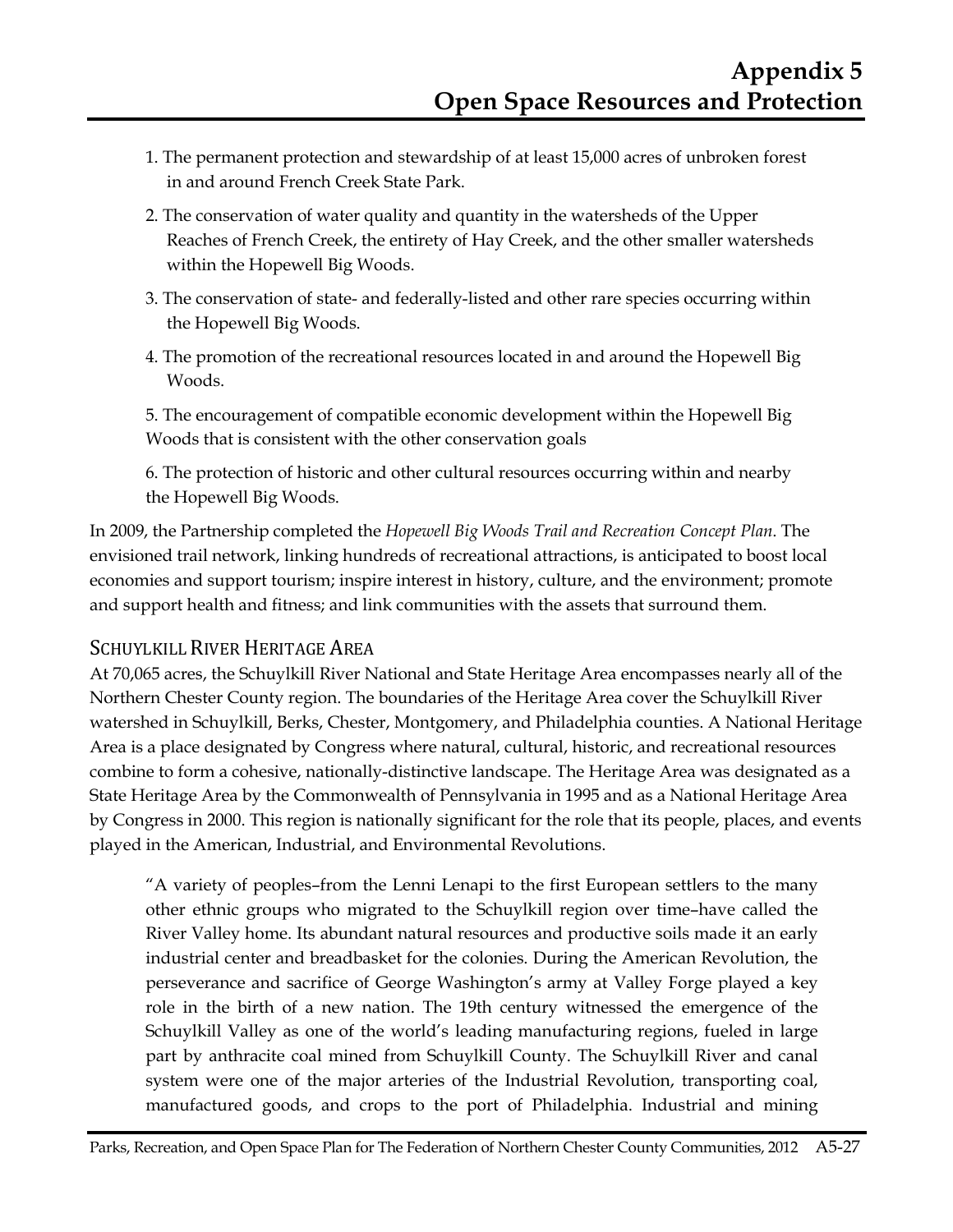activities impacted the Schuylkill River Valley's water resources, leading to a new chapter in its history in the 20th century–one of environmental reclamation and water quality restoration on a massive scale, accompanied by the emergence of outdoor recreation as a major activity."<sup>13</sup>

The Schuylkill River Heritage Area is managed by the nonprofit Schuylkill River Greenway Association. Founded in 1974 as an organization focused on the preservation of the riverfront in Berks and Schuylkill counties, the organization has grown in its mission and geographic scope over the years. The Greenway Association is governed by a Board of Directors representing all five counties within the Heritage Area. The eight-member Heritage Area staff administers the programs and projects identified in their management plan, *Living with the River: Schuylkill River Valley National Heritage Area Management Plan and Environmental Impact Statement*, July 2003. The plan guides the organizatin in its approach to natural and cultural resource conservation and enhancement, education, recreation, community revitalization, and heritage tourism. Today, use of the name Schuylkill River Greenway Association is typically reserved for legal and financial purposes, and members of the Board and staff refer to the organization as the Schuylkill River Heritage Area.

## FINDINGS

#### **RESOURCES**

 $\overline{a}$ 

- 1. The 19 miles of the Schuylkill River and 86 miles of streams were essential to the historical development of the Region.
- 2. The Region's waterways are inherently valuable for aquatic habitat, water supply, and recreation. Warm and cold water fisheries, including trout-stocked segments, are found here.
- 3. All of the Region's streams are designated as special protection waters—either Exceptional Value or High Quality—due in large part to the forest cover and limited development in each watershed. Six Stream ReLeaf plantings have been installed to restore the forest along urbanized or otherwise cleared stream segments.
- 4. Most of the riverside and streamside lands (floodplains) in Northern Chester County are held in private ownership. Notable exceptions include the riverfront parks: River Bend Park, Riverside Park, and Towpath Park; State Game Lands 43, Crow's Nest Preserve, Warwick County Park, and various tracts held by East Pikeland that provide access to French Creek; Coventry Woods and Ellis Woods Park that provide access to Pigeon Creek; and Pine Creek Park and Pickering Grove that provide access to Pickering Creek. Many more acres are protected from development, and thus the waterway is protected from direct impacts.

<sup>13</sup> *Living with the River: Schuylkill River Valley National Heritage Area Management Plan and Environmental Impact Statement*, 2003. Schuylkill River Heritage Association.

Parks, Recreation, and Open Space Plan for The Federation of Northern Chester County Communities, 2012 A5-28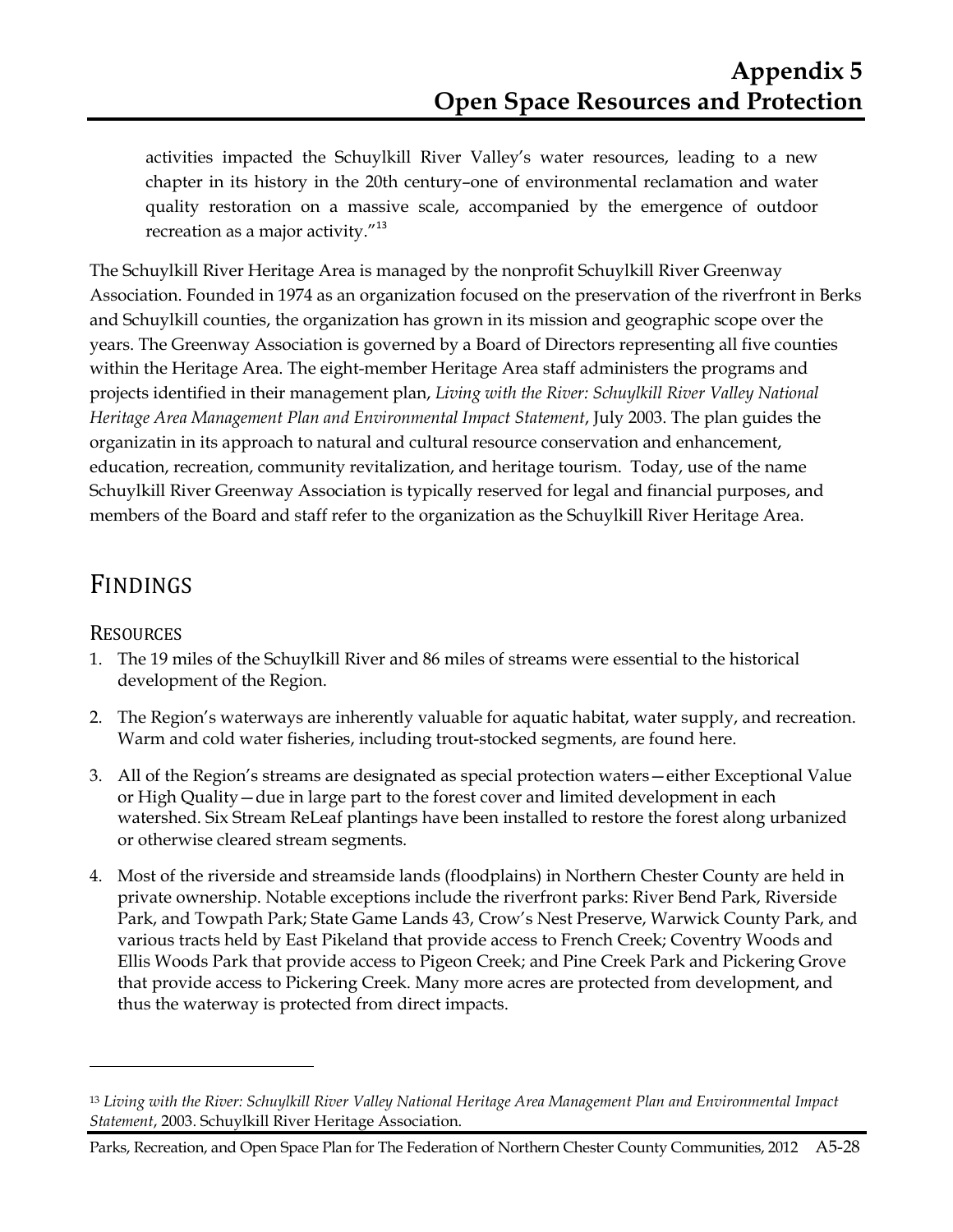- 5. Zoning regulations in all nine municipalities manage the uses, activities, and development that are permitted in the floodplain. These regulations generally acknowledge the suitability of floodplains for low-impact uses, such as recreation, however, they do not afford the public access for recreational opportunities in and along the public waterways. Access to the water by way of public lands or easements is critical to encouraging water-based recreation activities, such as boating, fishing, nature study and environmental education.
- 6. Protection of upland buffers and water sources to the Great Marsh (Site #11) is needed to sustain the marsh and its inhabitants; such protection could be achieved if the site where owned and managed as a local nature preserve.
- 7. Of the 2,150 acres of wetlands, the two most significant wetland areas in the Region are the Great Marsh and the nearly contiguous areas along French Creek and its tributaries upstream of Beaver Run. While wetlands are a constraint to development, they can also be focus for conservation and environmental education.
- 8. Of the 12 natural areas in the Region, Site #11, Great Marsh, and Site #114, Pine Swamp, are ranked fifth and sixth, respectively, as sites of statewide significance for the protection of biological diversity in Chester County. Warwick Seeps (Site #9) could be an ideal local nature preserve because of the easy access afforded it from the abandoned Boar's Back rail line, now under development as a trail.
- 9. The redundancy in locations designated for resource conservation emphasizes the rich natural and cultural environment of Northern Chester County. Natural Areas, Important Bird Areas, and Important Mammal Areas overlap and are encompassed by the Hopewell Big Woods. However, these lands are largely unprotected with the exception of federal, state, and county lands, and the concentration of protected lands in East Nantmeal.
- 10. Only three percent of parcels (one might also read this as land owners) are devoted to agriculture, but they represent more than 22 percent of the Region's landscape.
- 11. With the exception of East Nantmeal, agricultural lands are largely unprotected from development yet vastly important to the economy and visual character of the Region.
- 12. The Northern Chester County region can rightfully be called scenic based on its topographic, water, and biotic features as well as its dark night skies. The Schuylkill River and French Creek corridors are recognized as state-designated scenic landscapes with the waterway as the focal point.
- 13. French Creek State Park is known as a destination for skywatchers in the Delaware Valley. Their travel from a few to many miles away brings implications for tourism and hospitality services.
- 14. In all, the 16 historic districts represent 5,296 acres, 491 buildings, and 47 structures in or near Northern Chester County.
- 15. The majority of historic districts and buildings are significant for their architecture, representing periods as early as 1700 to as late as 1974.